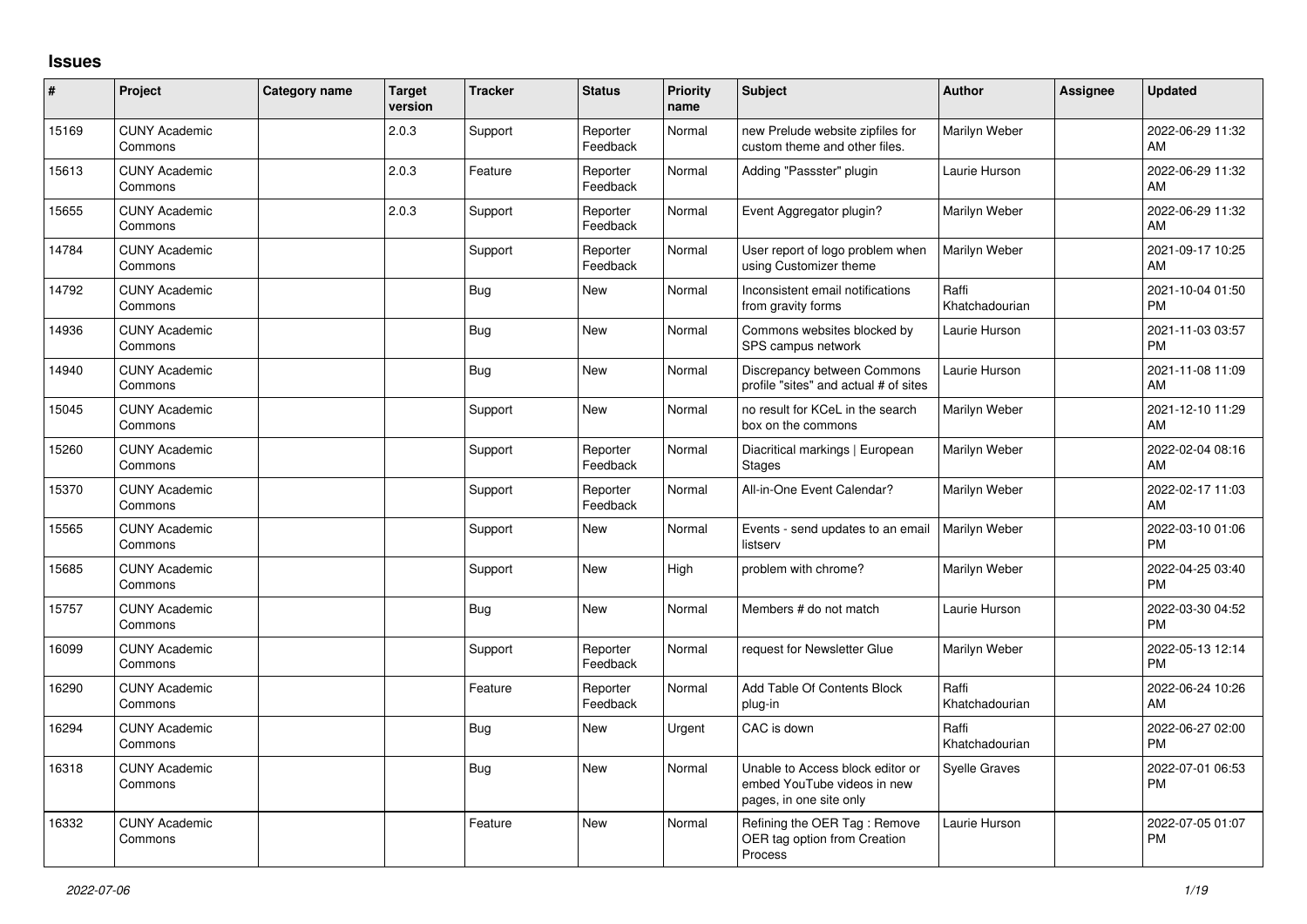| #     | Project                         | <b>Category name</b> | <b>Target</b><br>version | <b>Tracker</b> | <b>Status</b>        | <b>Priority</b><br>name | <b>Subject</b>                                                         | <b>Author</b>        | <b>Assignee</b> | <b>Updated</b>                |
|-------|---------------------------------|----------------------|--------------------------|----------------|----------------------|-------------------------|------------------------------------------------------------------------|----------------------|-----------------|-------------------------------|
| 16335 | <b>CUNY Academic</b><br>Commons |                      |                          | Feature        | <b>New</b>           | Normal                  | Revisiting options and functions of<br>Creative Commons license widget | Laurie Hurson        |                 | 2022-07-06 11:17<br>AM        |
| 11131 | <b>CUNY Academic</b><br>Commons |                      | Future<br>release        | Feature        | Reporter<br>Feedback | Normal                  | <b>Image Annotation Plugins</b>                                        | Laurie Hurson        |                 | 2019-02-26 11:33<br>AM        |
| 11392 | <b>CUNY Academic</b><br>Commons |                      | Future<br>release        | <b>Bug</b>     | <b>New</b>           | Normal                  | Migrate users away from<br><b>StatPress</b>                            | Boone Gorges         |                 | 2019-04-23 03:53<br><b>PM</b> |
| 10657 | <b>CUNY Academic</b><br>Commons |                      | Not tracked              | Support        | Reporter<br>Feedback | Normal                  | child theme problems                                                   | Marilyn Weber        |                 | 2018-11-08 01:19<br><b>PM</b> |
| 11509 | <b>CUNY Academic</b><br>Commons |                      | Not tracked              | Support        | Reporter<br>Feedback | Normal                  | deleted Page causing a Menu<br>problem?                                | Marilyn Weber        |                 | 2019-06-04 09:54<br>AM        |
| 11519 | <b>CUNY Academic</b><br>Commons |                      | Not tracked              | Support        | Assigned             | Normal                  | comment option not appearing                                           | Marilyn Weber        |                 | 2019-09-24 10:28<br>AM        |
| 11771 | <b>CUNY Academic</b><br>Commons |                      | Not tracked              | Support        | Reporter<br>Feedback | Normal                  | post displays in sections                                              | Marilyn Weber        |                 | 2019-08-20 10:34<br>AM        |
| 11787 | <b>CUNY Academic</b><br>Commons |                      | Not tracked              | Support        | Reporter<br>Feedback | Normal                  | automated comments notifications<br>on ZenDesk                         | Marilyn Weber        |                 | 2019-08-26 06:18<br><b>PM</b> |
| 11848 | <b>CUNY Academic</b><br>Commons |                      | Not tracked              | Support        | Hold                 | Normal                  | a Dean of Faculty wants to share a   Marilyn Weber<br>large file       |                      |                 | 2019-09-24 08:44<br>AM        |
| 12198 | <b>CUNY Academic</b><br>Commons |                      | Not tracked              | Bug            | Reporter<br>Feedback | Normal                  | Duplicate listing in My Sites                                          | Tom Harbison         |                 | 2019-12-09 05:50<br>PM        |
| 12328 | <b>CUNY Academic</b><br>Commons |                      | Not tracked              | Support        | New                  | Normal                  | Sign up Code for Non-CUNY<br>Faculty                                   | Laurie Hurson        |                 | 2020-01-28 10:25<br>AM        |
| 12352 | <b>CUNY Academic</b><br>Commons |                      | Not tracked              | Support        | New                  | Normal                  | "posts list" page builder block<br>option                              | Marilyn Weber        |                 | 2020-02-03 01:29<br><b>PM</b> |
| 12436 | <b>CUNY Academic</b><br>Commons |                      | Not tracked              | <b>Bug</b>     | Assigned             | Normal                  | Nightly system downtime                                                | Boone Gorges         |                 | 2020-08-01 09:30<br>AM        |
| 13034 | <b>CUNY Academic</b><br>Commons |                      | Not tracked              | Support        | Reporter<br>Feedback | Normal                  | a site is asking people to join the<br>Commons to get a download       | Marilyn Weber        |                 | 2020-07-12 07:23<br>AM        |
| 13255 | <b>CUNY Academic</b><br>Commons |                      | Not tracked              | Support        | Reporter<br>Feedback | Normal                  | Accessibility problems                                                 | Marilyn Weber        |                 | 2020-09-01 05:48<br><b>PM</b> |
| 13912 | <b>CUNY Academic</b><br>Commons |                      | Not tracked              | Feature        | Hold                 | Low                     | posting "missed schedule"                                              | Marilyn Weber        |                 | 2021-02-23 10:46<br>AM        |
| 14398 | <b>CUNY Academic</b><br>Commons |                      | Not tracked              | Support        | Reporter<br>Feedback | Normal                  | Events plug-in notification problem                                    | Marilyn Weber        |                 | 2021-05-11 11:21<br>AM        |
| 14538 | <b>CUNY Academic</b><br>Commons |                      | Not tracked              | Support        | Reporter<br>Feedback | Normal                  | <b>Weebly To Commons</b>                                               | Laurie Hurson        |                 | 2021-09-14 10:47<br>AM        |
| 14629 | <b>CUNY Academic</b><br>Commons |                      | Not tracked              | Bug            | Reporter<br>Feedback | Normal                  | Possible Post Order Bug?                                               | <b>Syelle Graves</b> |                 | 2021-09-14 10:47<br>AM        |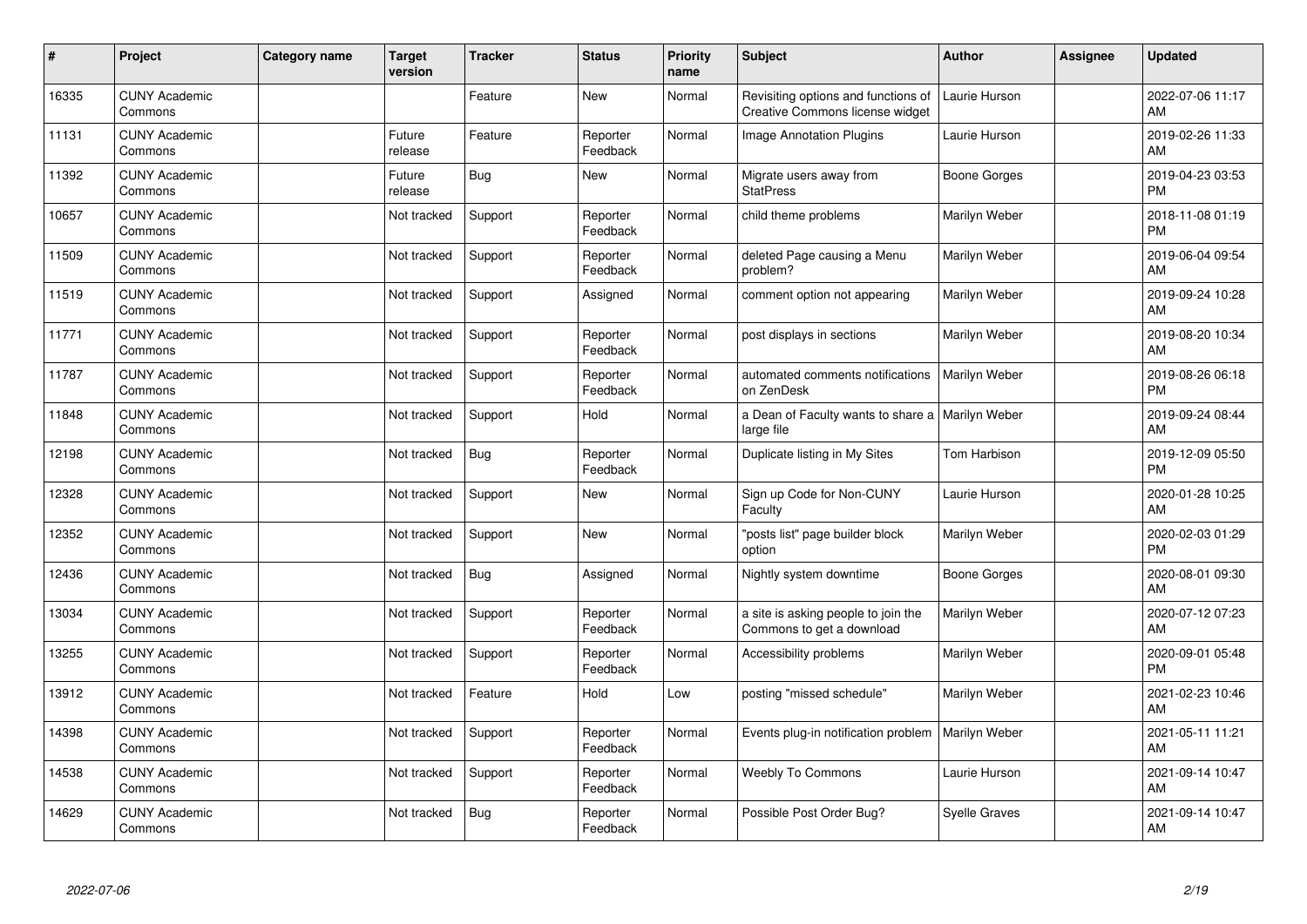| #     | Project                         | Category name              | Target<br>version | <b>Tracker</b> | <b>Status</b>        | <b>Priority</b><br>name | <b>Subject</b>                                                           | <b>Author</b>           | <b>Assignee</b> | <b>Updated</b>                |
|-------|---------------------------------|----------------------------|-------------------|----------------|----------------------|-------------------------|--------------------------------------------------------------------------|-------------------------|-----------------|-------------------------------|
| 14842 | <b>CUNY Academic</b><br>Commons |                            | Not tracked       | Support        | Reporter<br>Feedback | Normal                  | Question about widgets and block<br>editor                               | Gina Cherry             |                 | 2021-10-06 03:01<br><b>PM</b> |
| 14900 | <b>CUNY Academic</b><br>Commons |                            | Not tracked       | Support        | Reporter<br>Feedback | Normal                  | previous theme?                                                          | Marilyn Weber           |                 | 2021-10-25 10:31<br>AM        |
| 15176 | <b>CUNY Academic</b><br>Commons |                            | Not tracked       | Support        | Reporter<br>Feedback | Normal                  | Archiving Q Writing & Old<br>Wordpress Sites on the Commons              | Laurie Hurson           |                 | 2022-02-08 10:28<br>AM        |
| 15816 | <b>CUNY Academic</b><br>Commons |                            | Not tracked       | Support        | <b>New</b>           | Normal                  | slow loading at SPS                                                      | Marilyn Weber           |                 | 2022-04-05 01:26<br><b>PM</b> |
| 15923 | <b>CUNY Academic</b><br>Commons |                            | Not tracked       | Feature        | Reporter<br>Feedback | Normal                  | <b>Bellows Plugin Adjustments</b>                                        | Laurie Hurson           |                 | 2022-04-20 10:10<br>AM        |
| 9720  | <b>CUNY Academic</b><br>Commons | Authentication             | Future<br>release | Feature        | New                  | Normal                  | The Commons should be an oAuth   Boone Gorges<br>provider                |                         |                 | 2019-03-01 02:04<br><b>PM</b> |
| 12350 | <b>CUNY Academic</b><br>Commons | <b>Blogs (BuddyPress)</b>  | Not tracked       | Support        | Reporter<br>Feedback | Normal                  | <b>URL</b> creation problem                                              | Marilyn Weber           |                 | 2020-02-03 11:27<br>AM        |
| 11556 | <b>CUNY Academic</b><br>Commons | Courses                    | Not tracked       | Bug            | Reporter<br>Feedback | Normal                  | Instructor name given in course<br>listing                               | <b>Tom Harbison</b>     |                 | 2019-06-25 04:12<br><b>PM</b> |
| 10982 | <b>CUNY Academic</b><br>Commons | Domain Mapping             | Not tracked       | Support        | Reporter<br>Feedback | Normal                  | <b>CNAME</b> question                                                    | scott voth              |                 | 2019-01-22 04:29<br><b>PM</b> |
| 5992  | <b>CUNY Academic</b><br>Commons | <b>Email Notifications</b> | Future<br>release | Feature        | <b>New</b>           | Normal                  | Changing the From line of<br>autogenerated blog emails                   | Marilyn Weber           |                 | 2018-09-27 05:19<br><b>PM</b> |
| 11077 | <b>CUNY Academic</b><br>Commons | Events                     | Not tracked       | Feature        | Reporter<br>Feedback | Normal                  | Show event category description<br>in event list view                    | Raffi<br>Khatchadourian |                 | 2019-02-12 10:38<br><b>PM</b> |
| 13650 | <b>CUNY Academic</b><br>Commons | Group Library              | Future<br>release | Feature        | New                  | Normal                  | Forum Attachments in Group<br>Library                                    | Laurie Hurson           |                 | 2021-11-19 12:30<br><b>PM</b> |
| 11860 | <b>CUNY Academic</b><br>Commons | Registration               | Future<br>release | Feature        | <b>New</b>           | Normal                  | <b>Ensure Students Are Aware They</b><br>Can Use Aliases At Registration | scott voth              |                 | 2019-09-24 08:46<br>AM        |
| 10273 | <b>CUNY Academic</b><br>Commons | Registration               | Not tracked       | Support        | Reporter<br>Feedback | Normal                  | users combining CF and campus<br>address                                 | Marilyn Weber           |                 | 2019-09-18 10:58<br>AM        |
| 13048 | <b>CUNY Academic</b><br>Commons | Shortcodes and<br>embeds   | Future<br>release | Feature        | New                  | Normal                  | Jupyter Notebooks support                                                | Boone Gorges            |                 | 2020-07-14 11:46<br>AM        |
| 5199  | <b>CUNY Academic</b><br>Commons | Social Paper               | Future<br>release | Feature        | <b>New</b>           | Normal                  | add tables to the SP editor                                              | Marilyn Weber           |                 | 2016-10-24 11:27<br>AM        |
| 5205  | <b>CUNY Academic</b><br>Commons | Social Paper               | Future<br>release | Feature        | New                  | Normal                  | Social Paper folders                                                     | Marilyn Weber           |                 | 2016-02-11 10:24<br><b>PM</b> |
| 5488  | <b>CUNY Academic</b><br>Commons | Social Paper               | Future<br>release | Bug            | New                  | Normal                  | Add a "last edited by" field to<br>Social Paper group directories        | Boone Gorges            |                 | 2016-04-21 10:05<br><b>PM</b> |
| 5489  | <b>CUNY Academic</b><br>Commons | Social Paper               | Future<br>release | Feature        | <b>New</b>           | Normal                  | Asc/desc sorting for Social Paper<br>directories                         | <b>Boone Gorges</b>     |                 | 2016-04-21 10:06<br><b>PM</b> |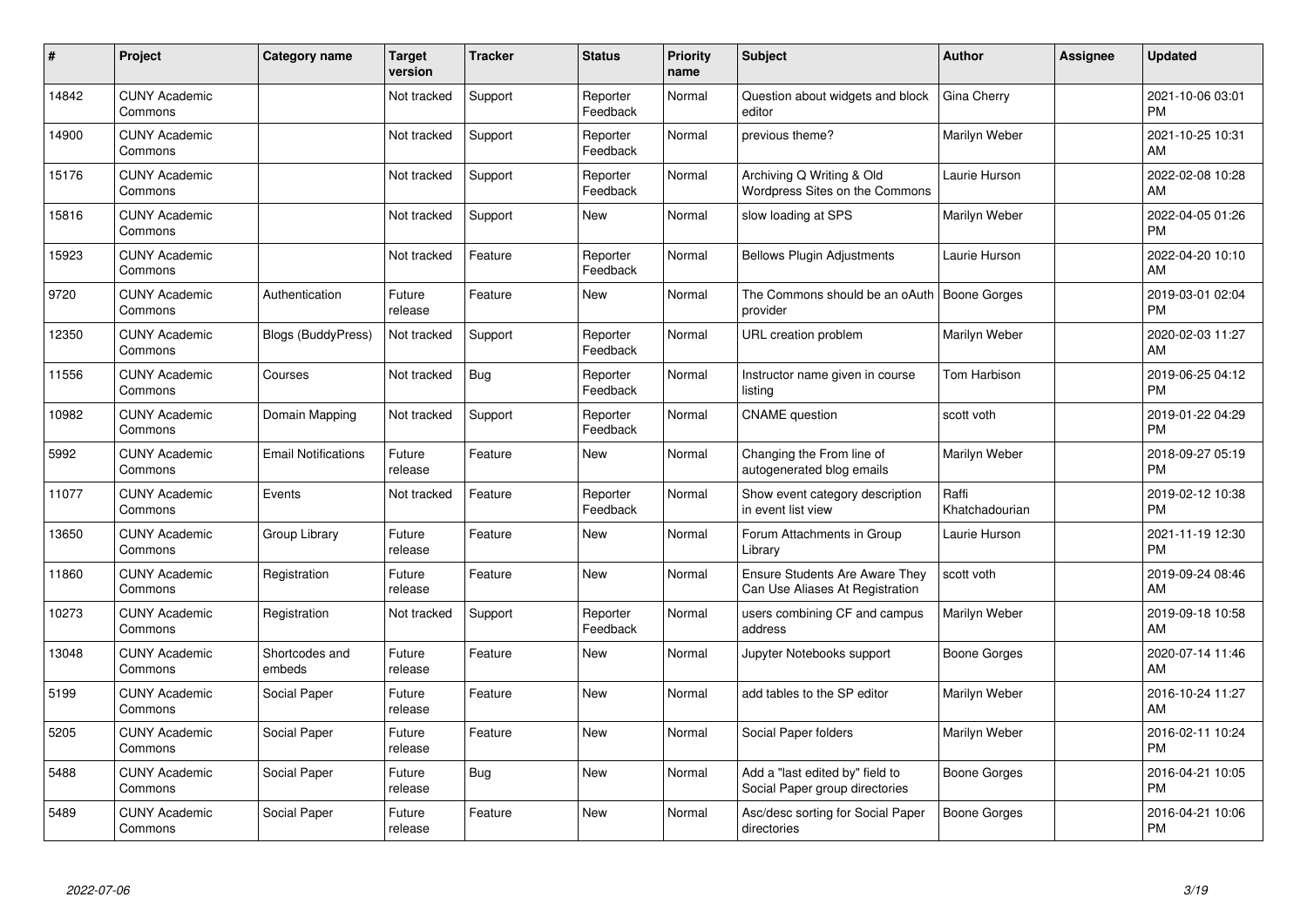| #     | Project                         | <b>Category name</b>     | <b>Target</b><br>version | <b>Tracker</b> | <b>Status</b>        | <b>Priority</b><br>name | <b>Subject</b>                                                                                               | <b>Author</b>           | Assignee | <b>Updated</b>                |
|-------|---------------------------------|--------------------------|--------------------------|----------------|----------------------|-------------------------|--------------------------------------------------------------------------------------------------------------|-------------------------|----------|-------------------------------|
| 13975 | <b>CUNY Academic</b><br>Commons | Social Paper             | Not tracked              | Support        | Reporter<br>Feedback | Normal                  | can't approve comments on Social<br>Paper paper                                                              | Marilyn Weber           |          | 2021-02-12 09:33<br>AM        |
| 16255 | <b>CUNY Academic</b><br>Commons | WordPress (misc)         |                          | Bug            | <b>New</b>           | Normal                  | Need to define 'MULTISITE'<br>constant in wp-config.php                                                      | Raymond Hoh             |          | 2022-06-19 09:31<br>AM        |
| 6332  | <b>CUNY Academic</b><br>Commons | WordPress (misc)         | Future<br>release        | Feature        | New                  | Normal                  | Allow uploaded files to be marked<br>as private in an ad hoc way                                             | Boone Gorges            |          | 2016-10-17 11:41<br><b>PM</b> |
| 6755  | <b>CUNY Academic</b><br>Commons | WordPress (misc)         | Future<br>release        | <b>Bug</b>     | New                  | Normal                  | Cannot Deactivate Plugin                                                                                     | Laura Kane              |          | 2016-11-16 01:12<br><b>PM</b> |
| 10380 | <b>CUNY Academic</b><br>Commons | WordPress (misc)         | Future<br>release        | Feature        | In Progress          | Normal                  | Remove blacklisted plugins                                                                                   | Boone Gorges            |          | 2022-04-26 12:00<br><b>PM</b> |
| 11024 | <b>CUNY Academic</b><br>Commons | WordPress (misc)         | Future<br>release        | <b>Bug</b>     | <b>New</b>           | Normal                  | Subsites should not show "you<br>should update your .htaccess<br>now" notice after permalink setting<br>save | Boone Gorges            |          | 2019-01-28 01:35<br><b>PM</b> |
| 11843 | <b>CUNY Academic</b><br>Commons | WordPress (misc)         | Future<br>release        | Design/UX      | <b>New</b>           | Normal                  | Tweaking the Gutenberg Editor<br>Interface                                                                   | Laurie Hurson           |          | 2022-04-26 12:00<br><b>PM</b> |
| 14074 | <b>CUNY Academic</b><br>Commons | WordPress (misc)         | Not tracked              | Support        | Reporter<br>Feedback | Normal                  | page password protection problem                                                                             | Marilyn Weber           |          | 2021-03-02 11:03<br>AM        |
| 16314 | <b>CUNY Academic</b><br>Commons | <b>WordPress Plugins</b> |                          | Feature        | <b>New</b>           | Normal                  | Install Multicollab plug-in?                                                                                 | Raffi<br>Khatchadourian |          | 2022-06-29 03:44<br><b>PM</b> |
| 364   | <b>CUNY Academic</b><br>Commons | <b>WordPress Plugins</b> | Future<br>release        | Feature        | <b>New</b>           | Normal                  | <b>Bulletin Board</b>                                                                                        | Matt Gold               |          | 2015-01-05 08:50<br><b>PM</b> |
| 6356  | <b>CUNY Academic</b><br>Commons | <b>WordPress Plugins</b> | Future<br>release        | <b>Bug</b>     | Reporter<br>Feedback | Low                     | Should Subscribe2 be<br>deprecated?                                                                          | Luke Waltzer            |          | 2017-03-20 12:20<br><b>PM</b> |
| 11788 | <b>CUNY Academic</b><br>Commons | <b>WordPress Plugins</b> | Future<br>release        | Support        | Reporter<br>Feedback | Normal                  | Plugin Request - Browse Aloud                                                                                | scott voth              |          | 2019-09-24 08:42<br>AM        |
| 12573 | <b>CUNY Academic</b><br>Commons | <b>WordPress Plugins</b> | Future<br>release        | <b>Bug</b>     | New                  | Normal                  | <b>CommentPress Core Issues</b>                                                                              | scott voth              |          | 2020-03-24 04:32<br><b>PM</b> |
| 11120 | <b>CUNY Academic</b><br>Commons | <b>WordPress Plugins</b> | Not tracked              | Bug            | Reporter<br>Feedback | Normal                  | Events Manager Events Not<br>Showing Up                                                                      | Mark Webb               |          | 2019-02-27 04:10<br><b>PM</b> |
| 11415 | <b>CUNY Academic</b><br>Commons | <b>WordPress Plugins</b> | Not tracked              | Bug            | Reporter<br>Feedback | Normal                  | <b>Blog Subscriptions in Jetpack</b>                                                                         | Laurie Hurson           |          | 2019-05-14 10:34<br>AM        |
| 10769 | <b>CUNY Academic</b><br>Commons | <b>WordPress Themes</b>  | Not tracked              | <b>Bug</b>     | Reporter<br>Feedback | Normal                  | 2011 Theme Sidebar                                                                                           | Mark Webb               |          | 2018-12-04 04:09<br><b>PM</b> |
| 12360 | <b>CUNY Academic</b><br>Commons | <b>WordPress Themes</b>  | Not tracked              | <b>Bug</b>     | Reporter<br>Feedback | Normal                  | site just says "DANTE We are<br>currently in maintenance mode,<br>please check back shortly."                | Marilyn Weber           |          | 2020-02-04 12:13<br><b>PM</b> |
| 14911 | <b>CUNY Academic</b><br>Commons | <b>WordPress Themes</b>  | Not tracked              | Support        | <b>New</b>           | Normal                  | Twentytwentyone theme                                                                                        | Marilyn Weber           |          | 2021-10-28 10:37<br>AM        |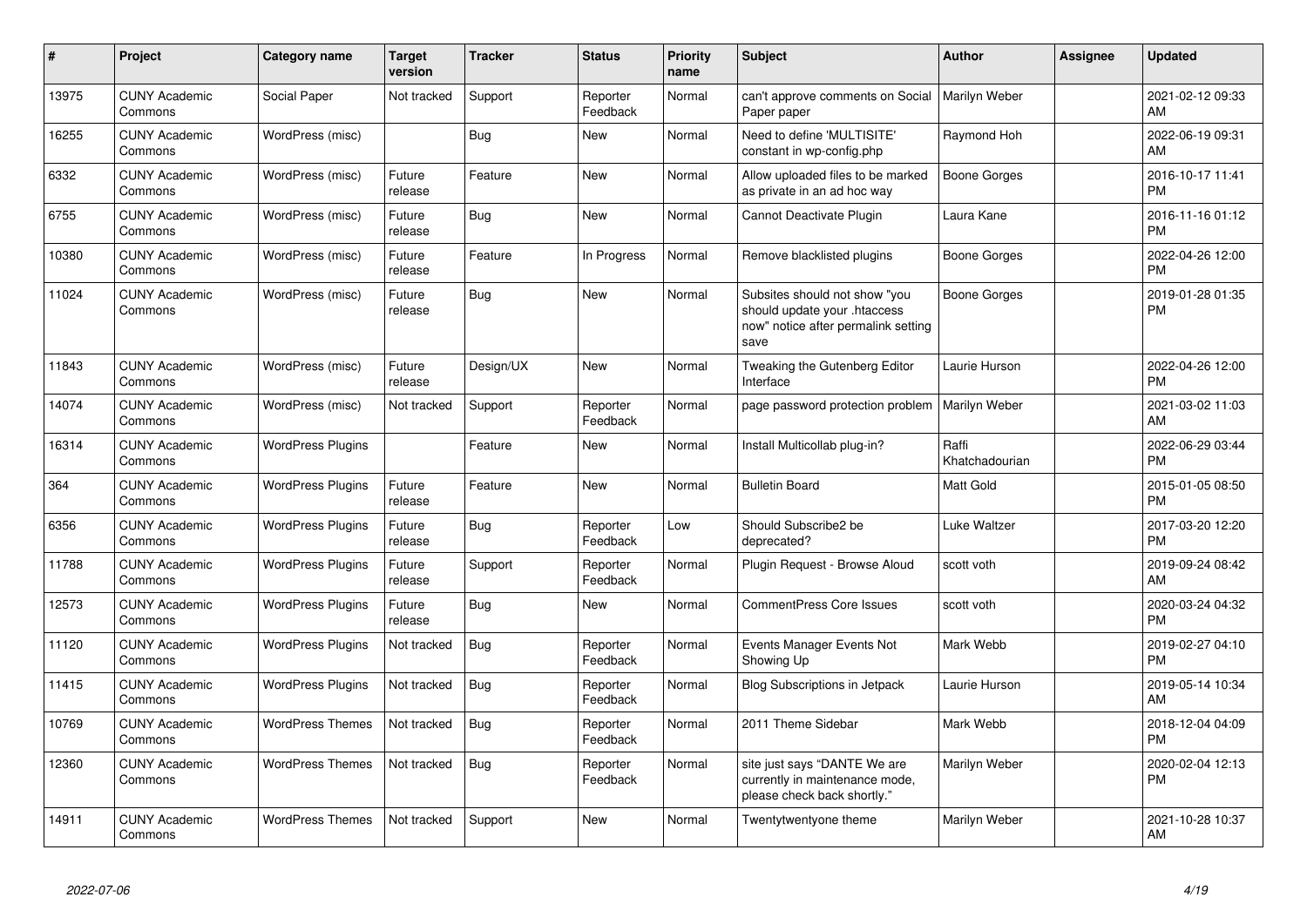| $\pmb{\#}$ | Project                         | <b>Category name</b> | <b>Target</b><br>version | <b>Tracker</b> | <b>Status</b>        | <b>Priority</b><br>name | <b>Subject</b>                                                                            | <b>Author</b>       | <b>Assignee</b>   | <b>Updated</b>                |
|------------|---------------------------------|----------------------|--------------------------|----------------|----------------------|-------------------------|-------------------------------------------------------------------------------------------|---------------------|-------------------|-------------------------------|
| 2576       | NYCDH Community<br>Site         |                      |                          | <b>Bug</b>     | Hold                 | Low                     | Test Next Button in Javascript<br><b>Tutorial Under Activities</b>                        | Mark Newton         | Alex Gil          | 2013-05-18 02:55<br>PM        |
| 2577       | <b>NYCDH Community</b><br>Site  |                      |                          | Feature        | Assigned             | Low                     | Investigate Potential to Add Links<br>to the Forum                                        | Mark Newton         | Alex Gil          | 2013-05-16 09:40<br><b>PM</b> |
| 11968      | JustPublics@365<br>MediaCamp    |                      |                          | Feature        | New                  | Normal                  | Nanoscience Retractable Display<br>Unit                                                   | Donald Cherry       | Bonnie<br>Eissner | 2021-02-19 08:50<br>AM        |
| 16307      | <b>CUNY Academic</b><br>Commons |                      |                          | Bug            | New                  | Normal                  | Add brief messaging to<br>accept/decline group membership<br>requests                     | <b>Matt Gold</b>    | Boone<br>Gorges   | 2022-06-27 06:13<br>PM        |
| 2618       | <b>NYCDH Community</b><br>Site  |                      |                          | Bug            | Assigned             | Low                     | Mark blogs as spam when created<br>by users marked as spam                                | <b>Matt Gold</b>    | Boone<br>Gorges   | 2013-06-09 11:38<br>PM        |
| 15883      | <b>CUNY Academic</b><br>Commons |                      | 2.1.0                    | Feature        | New                  | Normal                  | Release BPGES update                                                                      | Boone Gorges        | Boone<br>Gorges   | 2022-05-26 10:39<br>AM        |
| 9207       | <b>CUNY Academic</b><br>Commons |                      | Future<br>release        | Support        | Reporter<br>Feedback | Normal                  | display dashboards made in<br>Tableau?                                                    | Marilyn Weber       | Boone<br>Gorges   | 2018-04-10 10:42<br>AM        |
| 10368      | <b>CUNY Academic</b><br>Commons |                      | Future<br>release        | Feature        | Assigned             | Normal                  | Use ORCID data to populate<br>academic profile page                                       | Stephen Francoeu    | Boone<br>Gorges   | 2018-09-25 01:53<br>PM        |
| 16092      | <b>CUNY Academic</b><br>Commons |                      | Future<br>release        | Feature        | Hold                 | Normal                  | Don't show main site in Site<br>search results                                            | <b>Boone Gorges</b> | Boone<br>Gorges   | 2022-05-17 03:12<br>PM        |
| 10678      | <b>CUNY Academic</b><br>Commons |                      | Not tracked              | Bug            | Reporter<br>Feedback | High                    | Newsletter Plugin Not Sending Out   Mark Webb<br>Newsletters                              |                     | Boone<br>Gorges   | 2019-09-16 09:38<br>PM        |
| 12911      | <b>CUNY Academic</b><br>Commons |                      | Not tracked              | Feature        | New                  | Normal                  | Block access to xmlrpc.php based<br>on User-Agent                                         | <b>Boone Gorges</b> | Boone<br>Gorges   | 2020-06-09 05:12<br>PM        |
| 13949      | <b>CUNY Academic</b><br>Commons |                      | Not tracked              | Bug            | <b>New</b>           | Normal                  | Continued debugging of runaway<br>MySQL connections                                       | Matt Gold           | Boone<br>Gorges   | 2021-09-14 10:42<br>AM        |
| 14504      | <b>CUNY Academic</b><br>Commons |                      | Not tracked              | Publicity      | Reporter<br>Feedback | Normal                  | Adding showcases to home page<br>menu                                                     | Laurie Hurson       | Boone<br>Gorges   | 2022-01-19 03:26<br>PM        |
| 8900       | <b>CUNY Academic</b><br>Commons | Accessibility        | Future<br>release        | Feature        | Assigned             | Normal                  | Look into tools to enforce<br>accessibility in WP environment                             | Matt Gold           | Boone<br>Gorges   | 2022-04-26 11:59<br>AM        |
| 8901       | <b>CUNY Academic</b><br>Commons | Accessibility        | Future<br>release        | Feature        | Assigned             | Normal                  | Theme analysis for accessibility                                                          | <b>Matt Gold</b>    | Boone<br>Gorges   | 2022-04-26 11:59<br>AM        |
| 1460       | <b>CUNY Academic</b><br>Commons | Analytics            | Future<br>release        | Feature        | Assigned             | Normal                  | <b>Update System Report</b>                                                               | <b>Brian Foote</b>  | Boone<br>Gorges   | 2015-11-09 06:13<br><b>PM</b> |
| 15210      | <b>CUNY Academic</b><br>Commons | Analytics            | Not tracked              | Design/UX      | New                  | Normal                  | Google Analytics improvements                                                             | Colin McDonald      | Boone<br>Gorges   | 2022-05-24 10:47<br>AM        |
| 7022       | <b>CUNY Academic</b><br>Commons | Announcements        | Future<br>release        | Bug            | New                  | Normal                  | Sitewide announcements should<br>be displayed on, and dismissable<br>from, mapped domains | Boone Gorges        | Boone<br>Gorges   | 2018-03-22 10:18<br>AM        |
| 8835       | <b>CUNY Academic</b><br>Commons | Blogs (BuddyPress)   | Future<br>release        | Feature        | New                  | Normal                  | Extend cuny.is shortlinks to sites                                                        | Luke Waltzer        | Boone<br>Gorges   | 2022-04-26 11:59<br>AM        |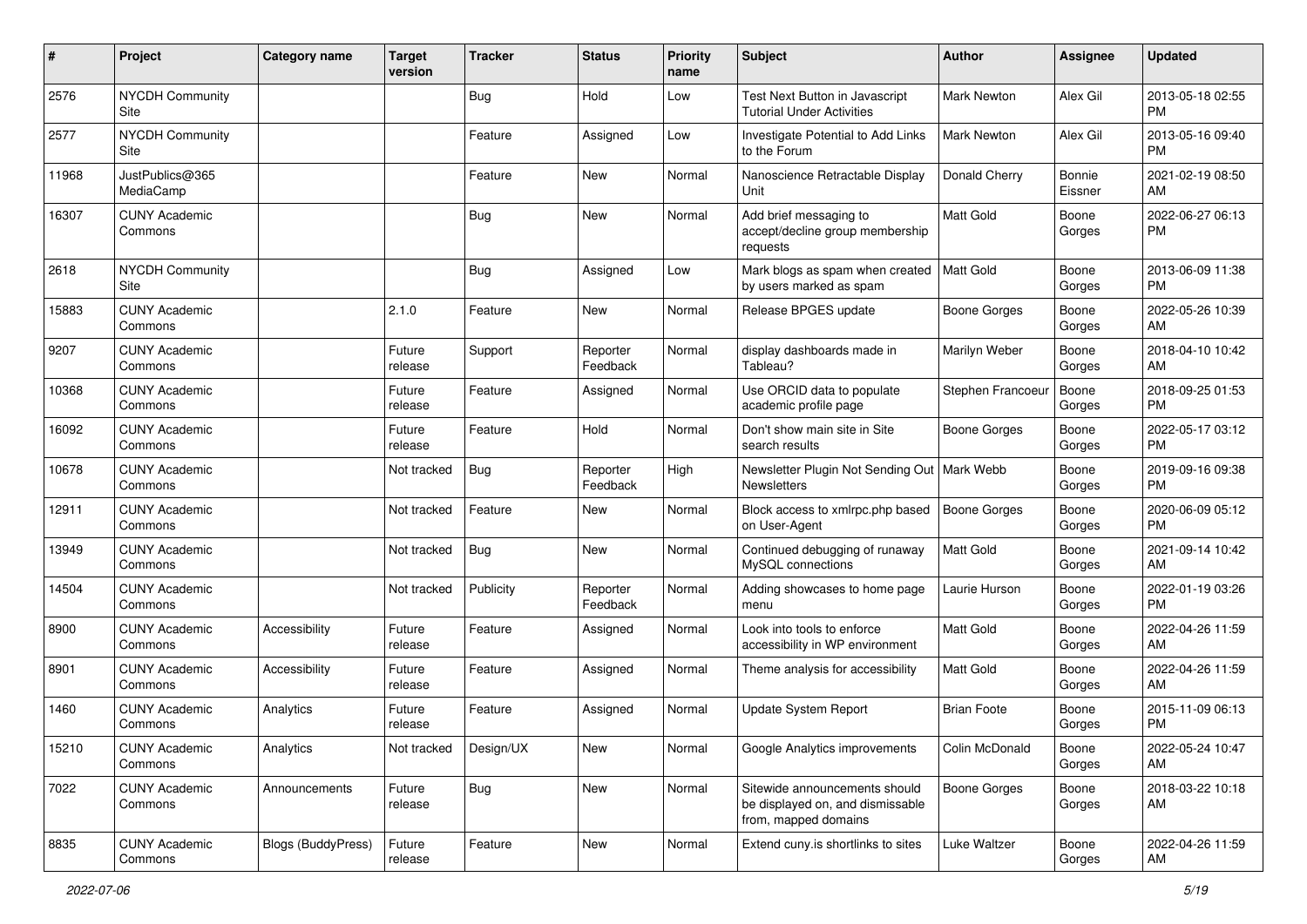| #     | Project                         | Category name             | <b>Target</b><br>version | Tracker | <b>Status</b> | <b>Priority</b><br>name | <b>Subject</b>                                                       | <b>Author</b>    | Assignee        | <b>Updated</b>                |
|-------|---------------------------------|---------------------------|--------------------------|---------|---------------|-------------------------|----------------------------------------------------------------------|------------------|-----------------|-------------------------------|
| 8836  | <b>CUNY Academic</b><br>Commons | <b>Blogs (BuddyPress)</b> | Future<br>release        | Feature | Assigned      | Normal                  | Redesign site launch process                                         | <b>Matt Gold</b> | Boone<br>Gorges | 2019-10-03 02:49<br>PM        |
| 58    | <b>CUNY Academic</b><br>Commons | BuddyPress (misc)         | Future<br>release        | Feature | Assigned      | Low                     | Make member search sortable by<br>last name                          | Roberta Brody    | Boone<br>Gorges | 2010-08-26 02:38<br><b>PM</b> |
| 377   | <b>CUNY Academic</b><br>Commons | BuddyPress (misc)         | Future<br>release        | Feature | Assigned      | Normal                  | Like buttons                                                         | Matt Gold        | Boone<br>Gorges | 2010-11-16 05:13<br><b>PM</b> |
| 435   | <b>CUNY Academic</b><br>Commons | BuddyPress (misc)         | Future<br>release        | Feature | Assigned      | Normal                  | Include Avatar Images in Forum<br><b>Post Notification Emails</b>    | <b>Matt Gold</b> | Boone<br>Gorges | 2010-12-08 12:40<br>PM        |
| 500   | <b>CUNY Academic</b><br>Commons | <b>BuddyPress</b> (misc)  | Future<br>release        | Feature | Assigned      | Normal                  | Export Group Data                                                    | <b>Matt Gold</b> | Boone<br>Gorges | 2010-12-19 12:09<br>PM        |
| 554   | <b>CUNY Academic</b><br>Commons | BuddyPress (misc)         | Future<br>release        | Feature | Assigned      | Normal                  | Add Trackback notifications to<br>site-wide activity feed            | <b>Matt Gold</b> | Boone<br>Gorges | 2015-11-09 06:19<br><b>PM</b> |
| 599   | <b>CUNY Academic</b><br>Commons | BuddyPress (misc)         | Future<br>release        | Feature | Assigned      | Normal                  | Consider adding rating plugins for<br>BuddyPress/BBPress             | <b>Matt Gold</b> | Boone<br>Gorges | 2011-08-22 06:50<br><b>PM</b> |
| 635   | <b>CUNY Academic</b><br>Commons | BuddyPress (misc)         | Future<br>release        | Feature | Assigned      | Normal                  | Big Blue Button -<br>Videoconferencing in Groups and<br><b>Blogs</b> | Matt Gold        | Boone<br>Gorges | 2011-03-14 03:24<br>PM        |
| 2325  | <b>CUNY Academic</b><br>Commons | BuddyPress (misc)         | Future<br>release        | Feature | Assigned      | Low                     | Profile should have separate fields<br>for first/last names          | local admin      | Boone<br>Gorges | 2015-11-09 06:09<br><b>PM</b> |
| 519   | <b>CUNY Academic</b><br>Commons | <b>BuddyPress Docs</b>    | Future<br>release        | Feature | Assigned      | Low                     | TOC for individual docs - for new<br>BP "wiki-like" plugin           | scott voth       | Boone<br>Gorges | 2015-11-09 05:54<br><b>PM</b> |
| 618   | <b>CUNY Academic</b><br>Commons | <b>BuddyPress Docs</b>    | Future<br>release        | Feature | Assigned      | Normal                  | <b>BuddyPress Docs: export formats</b>                               | Boone Gorges     | Boone<br>Gorges | 2015-11-09 05:38<br><b>PM</b> |
| 1417  | <b>CUNY Academic</b><br>Commons | <b>BuddyPress Docs</b>    | Future<br>release        | Feature | Assigned      | Low                     | <b>Bulk actions for BuddyPress Docs</b>                              | Boone Gorges     | Boone<br>Gorges | 2016-10-17 10:41<br><b>PM</b> |
| 1422  | <b>CUNY Academic</b><br>Commons | <b>BuddyPress Docs</b>    | Future<br>release        | Feature | Assigned      | Normal                  | Make "created Doc" activity icons<br>non-mini                        | Boone Gorges     | Boone<br>Gorges | 2015-11-09 05:48<br><b>PM</b> |
| 1744  | <b>CUNY Academic</b><br>Commons | <b>BuddyPress Docs</b>    | Future<br>release        | Feature | Assigned      | Normal                  | Spreadsheet-style Docs                                               | Boone Gorges     | Boone<br>Gorges | 2015-11-09 06:13<br><b>PM</b> |
| 2523  | <b>CUNY Academic</b><br>Commons | <b>BuddyPress Docs</b>    | Future<br>release        | Feature | Assigned      | Normal                  | Allow Users to Upload Images to<br><b>BP</b> Docs                    | <b>Matt Gold</b> | Boone<br>Gorges | 2015-11-09 06:14<br>PM        |
| 6389  | <b>CUNY Academic</b><br>Commons | <b>BuddyPress Docs</b>    | Future<br>release        | Feature | <b>New</b>    | Low                     | Make Discussion Area Visible<br>When Editing a Doc                   | Luke Waltzer     | Boone<br>Gorges | 2016-10-21 04:16<br><b>PM</b> |
| 13466 | <b>CUNY Academic</b><br>Commons | Cavalcade                 | Future<br>release        | Feature | New           | Normal                  | Automated cleanup for duplicate<br>Cavalcade tasks                   | Boone Gorges     | Boone<br>Gorges | 2020-10-13 05:24<br><b>PM</b> |
| 10226 | <b>CUNY Academic</b><br>Commons | Courses                   | Future<br>release        | Feature | <b>New</b>    | Normal                  | Add "My Courses" to drop down<br>list                                | scott voth       | Boone<br>Gorges | 2021-11-19 12:42<br>PM        |
| 12438 | <b>CUNY Academic</b><br>Commons | Courses                   | Not tracked              | Bug     | <b>New</b>    | Normal                  | Site appearing twice                                                 | Laurie Hurson    | Boone<br>Gorges | 2020-02-18 01:34<br>PM        |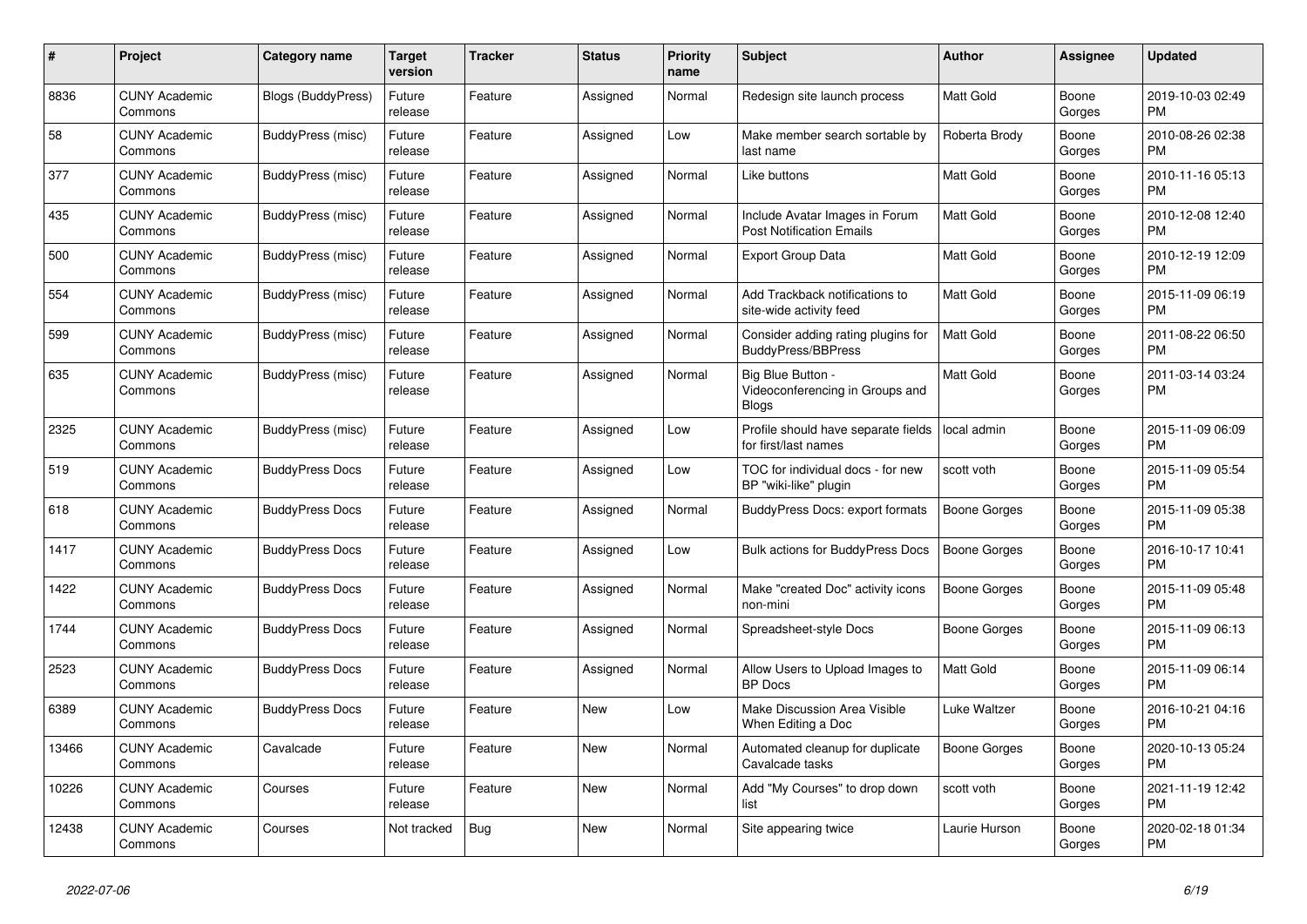| #     | Project                         | <b>Category name</b>       | <b>Target</b><br>version | <b>Tracker</b> | <b>Status</b>        | <b>Priority</b><br>name | <b>Subject</b>                                                                      | <b>Author</b>       | Assignee        | <b>Updated</b>                |
|-------|---------------------------------|----------------------------|--------------------------|----------------|----------------------|-------------------------|-------------------------------------------------------------------------------------|---------------------|-----------------|-------------------------------|
| 16199 | <b>CUNY Academic</b><br>Commons | <b>Directories</b>         | 2.0.3                    | <b>Bug</b>     | New                  | Normal                  | Removed "Semester" Filter from<br><b>Courses Directory</b>                          | Laurie Hurson       | Boone<br>Gorges | 2022-06-29 11:32<br>AM        |
| 1165  | <b>CUNY Academic</b><br>Commons | <b>Email Invitations</b>   | Future<br>release        | Feature        | Assigned             | Low                     | Allow saved lists of invitees under<br>Send Invites                                 | <b>Boone Gorges</b> | Boone<br>Gorges | 2015-11-09 06:03<br><b>PM</b> |
| 1166  | <b>CUNY Academic</b><br>Commons | <b>Email Invitations</b>   | Future<br>release        | Feature        | New                  | Low                     | Better organizational tools for Sent<br>Invites                                     | Boone Gorges        | Boone<br>Gorges | 2015-11-09 06:02<br><b>PM</b> |
| 1167  | <b>CUNY Academic</b><br>Commons | <b>Email Invitations</b>   | Future<br>release        | Feature        | <b>New</b>           | Low                     | Allow email invitations to be resent   Boone Gorges                                 |                     | Boone<br>Gorges | 2015-11-12 12:53<br>AM        |
| 12042 | <b>CUNY Academic</b><br>Commons | <b>Email Notifications</b> | Future<br>release        | Feature        | New                  | Normal                  | Improved error logging for BPGES<br>send queue                                      | Boone Gorges        | Boone<br>Gorges | 2021-11-19 12:25<br><b>PM</b> |
| 15604 | <b>CUNY Academic</b><br>Commons | <b>Email Notifications</b> | Future<br>release        | Feature        | Assigned             | Normal                  | Restructure Commons Group<br><b>Digest Email Messages</b>                           | Matt Gold           | Boone<br>Gorges | 2022-05-26 10:45<br>AM        |
| 9979  | <b>CUNY Academic</b><br>Commons | <b>Email Notifications</b> | Not tracked              | Bug            | Reporter<br>Feedback | Normal                  | Reports of slow email activation<br>emails                                          | Matt Gold           | Boone<br>Gorges | 2018-08-29 09:40<br><b>PM</b> |
| 3475  | <b>CUNY Academic</b><br>Commons | Events                     | Future<br>release        | Feature        | Assigned             | Normal                  | Request to add plugin to<br>streamline room<br>booking/appointment booking          | Naomi Barrettara    | Boone<br>Gorges | 2014-12-01 05:14<br><b>PM</b> |
| 4053  | <b>CUNY Academic</b><br>Commons | Events                     | Future<br>release        | Feature        | Assigned             | Normal                  | Create new tab for past events                                                      | Matt Gold           | Boone<br>Gorges | 2015-05-12 02:10<br><b>PM</b> |
| 4238  | <b>CUNY Academic</b><br>Commons | Events                     | Future<br>release        | Feature        | Assigned             | Normal                  | Copy Events to Other Groups?                                                        | Matt Gold           | Boone<br>Gorges | 2015-07-02 10:08<br>AM        |
| 4481  | <b>CUNY Academic</b><br>Commons | Events                     | Future<br>release        | Feature        | New                  | Normal                  | Group admins/mods should have<br>the ability to unlink an event from<br>the group   | Boone Gorges        | Boone<br>Gorges | 2017-04-24 03:53<br><b>PM</b> |
| 4592  | <b>CUNY Academic</b><br>Commons | Events                     | Future<br>release        | Design/UX      | New                  | Normal                  | Event Creation - Venue Dropdown<br>Slow                                             | Samantha Raddatz    | Boone<br>Gorges | 2015-09-14 04:56<br><b>PM</b> |
| 4903  | <b>CUNY Academic</b><br>Commons | Events                     | Future<br>release        | Design/UX      | Assigned             | Normal                  | Improving visual appearance of<br>event calendars                                   | Matt Gold           | Boone<br>Gorges | 2016-10-13 11:51<br>AM        |
| 5696  | <b>CUNY Academic</b><br>Commons | Events                     | Future<br>release        | Feature        | Assigned             | Normal                  | Events Calendar - display options /<br>calendar aggregation                         | Matt Gold           | Boone<br>Gorges | 2016-10-13 11:44<br>AM        |
| 11531 | <b>CUNY Academic</b><br>Commons | Events                     | Future<br>release        | Feature        | <b>New</b>           | Normal                  | Main Events calendar should<br>include non-public events that user<br>has access to | scott voth          | Boone<br>Gorges | 2019-06-11 10:00<br>AM        |
| 3580  | <b>CUNY Academic</b><br>Commons | Group Blogs                | Future<br>release        | Feature        | <b>New</b>           | Normal                  | Multiple blogs per group                                                            | Boone Gorges        | Boone<br>Gorges | 2018-02-20 02:02<br><b>PM</b> |
| 8756  | <b>CUNY Academic</b><br>Commons | Group Blogs                | Future<br>release        | Feature        | Hold                 | Normal                  | Connect multiple blogs to one<br>group?                                             | Matt Gold           | Boone<br>Gorges | 2017-09-30 10:42<br>AM        |
| 3080  | <b>CUNY Academic</b><br>Commons | Group Files                | Future<br>release        | Feature        | Assigned             | Low                     | Create a system to keep track of<br>file changes                                    | Matt Gold           | Boone<br>Gorges | 2014-02-26 10:04<br><b>PM</b> |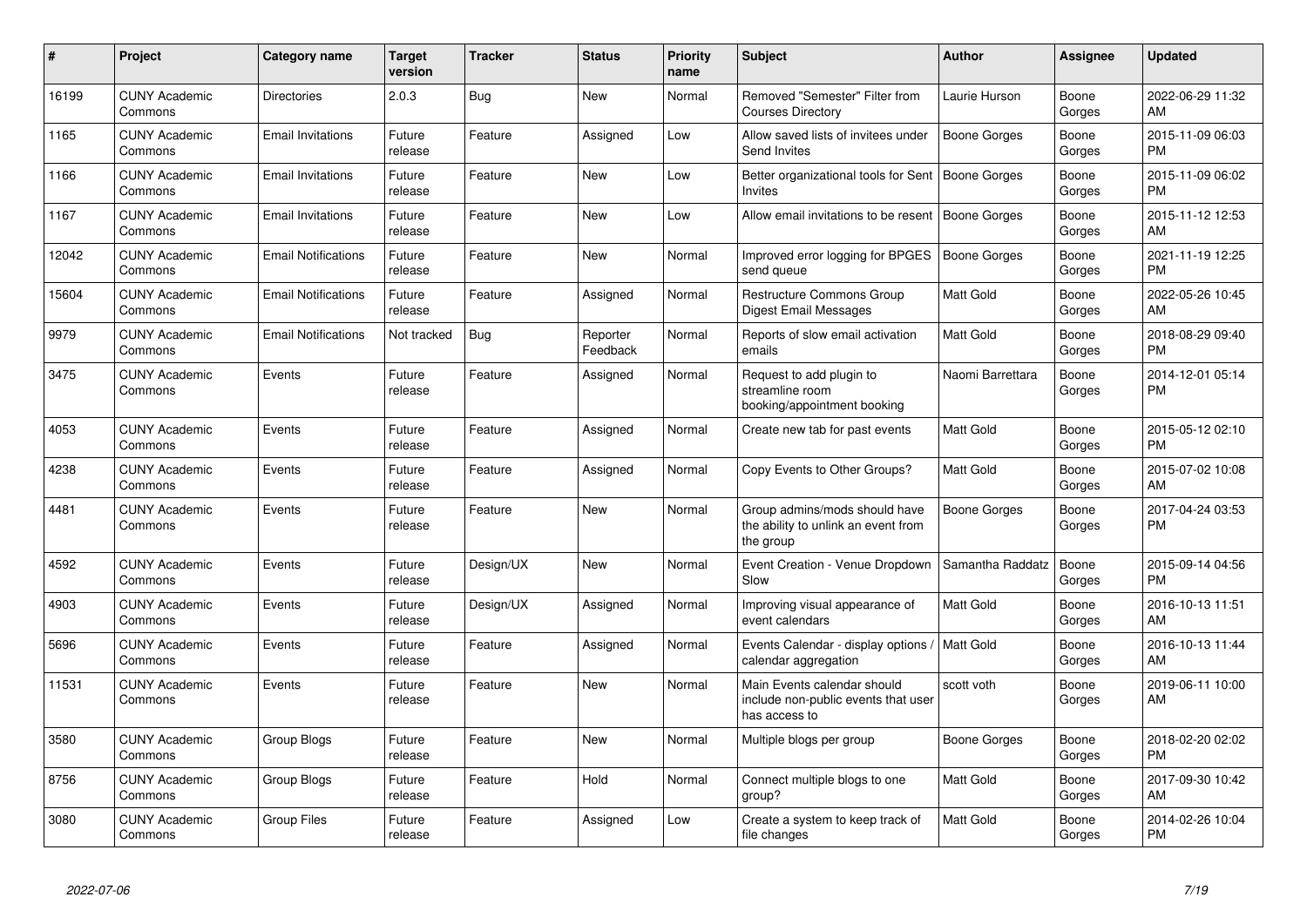| #     | <b>Project</b>                  | <b>Category name</b>           | <b>Target</b><br>version | <b>Tracker</b> | <b>Status</b>        | <b>Priority</b><br>name | <b>Subject</b>                                                                             | <b>Author</b>           | Assignee        | <b>Updated</b>                |
|-------|---------------------------------|--------------------------------|--------------------------|----------------|----------------------|-------------------------|--------------------------------------------------------------------------------------------|-------------------------|-----------------|-------------------------------|
| 12091 | <b>CUNY Academic</b><br>Commons | <b>Group Files</b>             | Future<br>release        | Feature        | <b>New</b>           | Normal                  | Improved pre-upload file validation<br>for bp-group-documents                              | Boone Gorges            | Boone<br>Gorges | 2019-11-14 01:21<br><b>PM</b> |
| 585   | <b>CUNY Academic</b><br>Commons | Group Forums                   | Future<br>release        | Feature        | Assigned             | Normal                  | Merge Forum Topics                                                                         | Sarah Morgano           | Boone<br>Gorges | 2011-07-06 04:11<br><b>PM</b> |
| 3193  | <b>CUNY Academic</b><br>Commons | Group Forums                   | Future<br>release        | Feature        | Assigned             | Normal                  | bbPress 2.x dynamic roles and<br><b>RBE</b>                                                | Boone Gorges            | Boone<br>Gorges | 2014-09-30 01:30<br><b>PM</b> |
| 3419  | <b>CUNY Academic</b><br>Commons | Group Invitations              | 1.6.14                   | Bug            | Testing<br>Required  | Normal                  | Neatening the display of<br>messages on group requests                                     | Matt Gold               | Boone<br>Gorges | 2014-09-01 09:29<br><b>PM</b> |
| 2610  | <b>CUNY Academic</b><br>Commons | Group Invitations              | Future<br>release        | Feature        | Assigned             | Low                     | Request: Custom invitation<br>message to group invites                                     | local admin             | Boone<br>Gorges | 2015-11-09 06:13<br><b>PM</b> |
| 3308  | <b>CUNY Academic</b><br>Commons | Group Invitations              | Future<br>release        | Feature        | Assigned             | Normal                  | Allow members to rescind group<br>invitations                                              | Matt Gold               | Boone<br>Gorges | 2015-04-01 08:53<br><b>PM</b> |
| 13370 | <b>CUNY Academic</b><br>Commons | Group Library                  | Future<br>release        | Feature        | <b>New</b>           | Normal                  | Library bulk deletion and folder<br>editing                                                | Colin McDonald          | Boone<br>Gorges | 2020-10-13 10:41<br>AM        |
| 14309 | <b>CUNY Academic</b><br>Commons | Group Library                  | Future<br>release        | Feature        | <b>New</b>           | Normal                  | Better handling of<br>bp group document file download<br>attempts when file is not present | Boone Gorges            | Boone<br>Gorges | 2021-11-19 12:28<br><b>PM</b> |
| 1888  | <b>CUNY Academic</b><br>Commons | Home Page                      | Future<br>release        | Feature        | Assigned             | Normal                  | Refactor BP MPO Activity Filter to<br>support proper pagination                            | Sarah Morgano           | Boone<br>Gorges | 2014-05-01 07:11<br><b>PM</b> |
| 4980  | <b>CUNY Academic</b><br>Commons | Home Page                      | Future<br>release        | Feature        | Assigned             | Normal                  | <b>CAC Featured Content -- Adding</b><br>Randomization                                     | <b>Matt Gold</b>        | Boone<br>Gorges | 2016-12-12 03:01<br><b>PM</b> |
| 3230  | <b>CUNY Academic</b><br>Commons | Internal Tools and<br>Workflow | Not tracked              | Feature        | Assigned             | High                    | Scripts for quicker<br>provisioning/updating of<br>development environments                | Boone Gorges            | Boone<br>Gorges | 2016-01-26 04:54<br><b>PM</b> |
| 5234  | <b>CUNY Academic</b><br>Commons | Membership                     | Future<br>release        | Feature        | Assigned             | Normal                  | Write Unconfirmed patch for WP                                                             | Boone Gorges            | Boone<br>Gorges | 2016-10-24 11:18<br>AM        |
| 9895  | <b>CUNY Academic</b><br>Commons | Onboarding                     | Future<br>release        | Feature        | Assigned             | Normal                  | Add "Accept Invitation"<br>link/button/function to Group<br>and/or Site invitation emails? | Luke Waltzer            | Boone<br>Gorges | 2018-06-07 12:42<br><b>PM</b> |
| 14908 | <b>CUNY Academic</b><br>Commons | Performance                    |                          | <b>Bug</b>     | <b>New</b>           | Normal                  | Stale object cache on cdev                                                                 | Raymond Hoh             | Boone<br>Gorges | 2021-12-07 09:45<br>AM        |
| 10794 | <b>CUNY Academic</b><br>Commons | Performance                    | Not tracked              | <b>Bug</b>     | <b>New</b>           | Normal                  | Memcached connection<br>occasionally breaks                                                | Boone Gorges            | Boone<br>Gorges | 2018-12-06 03:30<br><b>PM</b> |
| 15242 | <b>CUNY Academic</b><br>Commons | Performance                    | Not tracked              | <b>Bug</b>     | Reporter<br>Feedback | Normal                  | Slugist site                                                                               | Raffi<br>Khatchadourian | Boone<br>Gorges | 2022-02-07 11:14<br>AM        |
| 11496 | <b>CUNY Academic</b><br>Commons | <b>Public Portfolio</b>        | 1.15.2                   | Support        | New                  | Normal                  | Replace Twitter Icon on Member<br>Portfolio page                                           | scott voth              | Boone<br>Gorges | 2019-06-06 01:03<br><b>PM</b> |
| 2013  | <b>CUNY Academic</b><br>Commons | <b>Public Portfolio</b>        | Future<br>release        | Feature        | Assigned             | Low                     | Have Profile Privacy Options show<br>up only for filled-in fields                          | <b>Matt Gold</b>        | Boone<br>Gorges | 2015-11-09 06:09<br><b>PM</b> |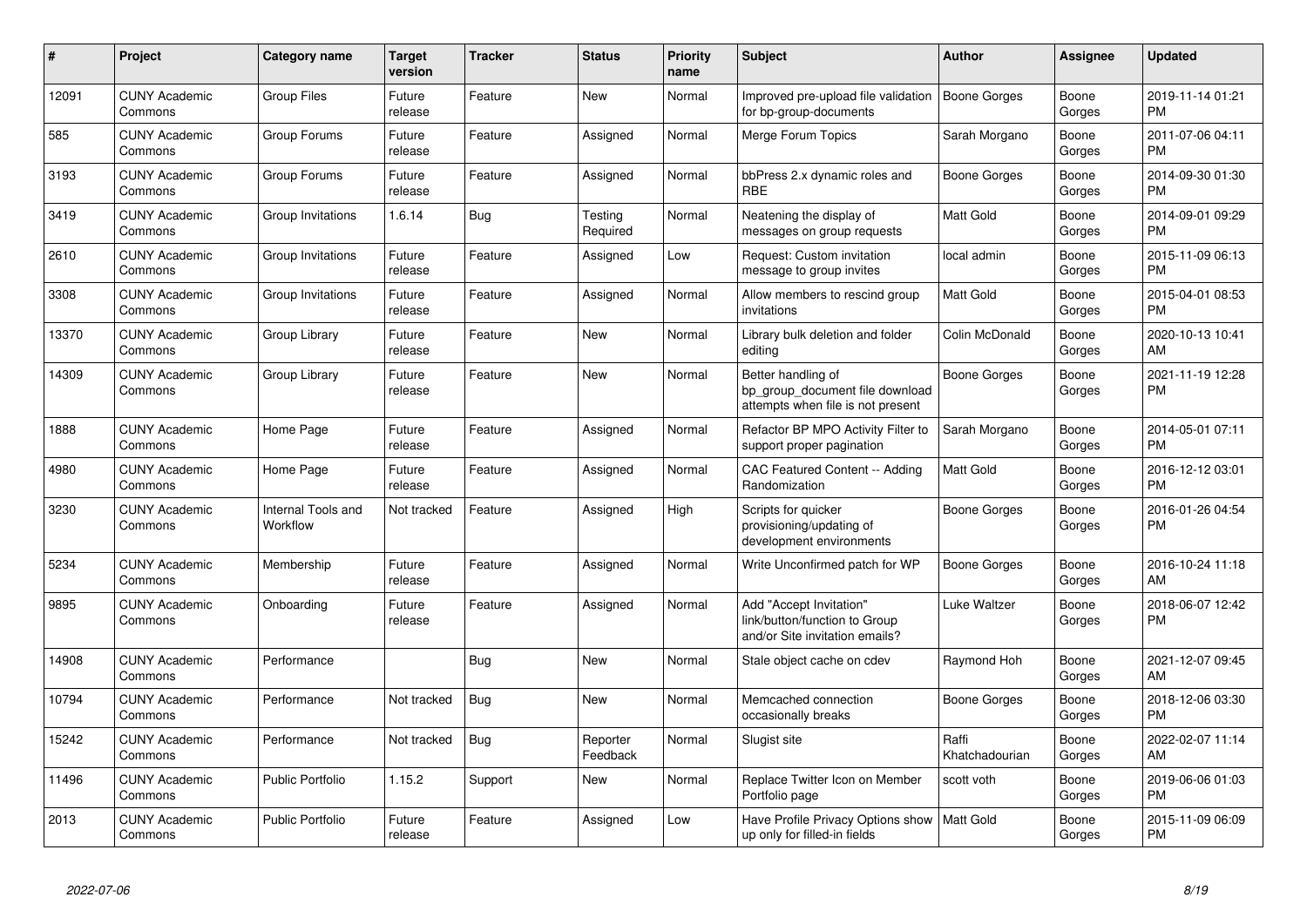| #     | Project                         | <b>Category name</b>    | <b>Target</b><br>version | <b>Tracker</b> | <b>Status</b>        | Priority<br>name | <b>Subject</b>                                                                                  | Author                  | <b>Assignee</b> | <b>Updated</b>                |
|-------|---------------------------------|-------------------------|--------------------------|----------------|----------------------|------------------|-------------------------------------------------------------------------------------------------|-------------------------|-----------------|-------------------------------|
| 2753  | <b>CUNY Academic</b><br>Commons | Public Portfolio        | Future<br>release        | Feature        | <b>New</b>           | Normal           | Create actual actual tagification in<br>academic interests and other fields                     | Micki Kaufman           | Boone<br>Gorges | 2015-01-05 08:52<br><b>PM</b> |
| 3042  | <b>CUNY Academic</b><br>Commons | Public Portfolio        | Future<br>release        | Feature        | Assigned             | Normal           | Browsing member interests                                                                       | <b>Matt Gold</b>        | Boone<br>Gorges | 2015-03-21 09:04<br>PM.       |
| 3048  | <b>CUNY Academic</b><br>Commons | <b>Public Portfolio</b> | Future<br>release        | Feature        | New                  | Low              | Images for rich text profile fields                                                             | <b>Boone Gorges</b>     | Boone<br>Gorges | 2014-02-19 12:56<br><b>PM</b> |
| 3220  | <b>CUNY Academic</b><br>Commons | <b>Public Portfolio</b> | Future<br>release        | Feature        | Assigned             | Normal           | Add indent/outdent option to<br>Formatting Buttons on Profile<br>Page                           | Matt Gold               | Boone<br>Gorges | 2014-05-21 10:39<br><b>PM</b> |
| 3768  | <b>CUNY Academic</b><br>Commons | <b>Public Portfolio</b> | Future<br>release        | Feature        | Assigned             | Normal           | Institutions/Past positions on<br>public portfolios                                             | <b>Matt Gold</b>        | Boone<br>Gorges | 2018-04-23 10:44<br>AM        |
| 14184 | <b>CUNY Academic</b><br>Commons | <b>Public Portfolio</b> | Future<br>release        | Feature        | <b>New</b>           | Normal           | Centralized mechanism for storing<br>Campus affiliations                                        | <b>Boone Gorges</b>     | Boone<br>Gorges | 2022-01-04 11:35<br>AM        |
| 6014  | <b>CUNY Academic</b><br>Commons | Publicity               | Future<br>release        | Publicity      | Reporter<br>Feedback | Normal           | Google search listing                                                                           | <b>Matt Gold</b>        | Boone<br>Gorges | 2016-09-21 03:48<br><b>PM</b> |
| 11945 | <b>CUNY Academic</b><br>Commons | Reckoning               | Future<br>release        | Feature        | Reporter<br>Feedback | Normal           | Add Comments bubble to<br>Reckoning views                                                       | <b>Boone Gorges</b>     | Boone<br>Gorges | 2019-11-12 05:14<br><b>PM</b> |
| 3615  | <b>CUNY Academic</b><br>Commons | Redmine                 | Not tracked              | Feature        | New                  | Low              | Create Redmine issues via email                                                                 | Dominic Giglio          | Boone<br>Gorges | 2017-11-16 11:36<br>AM        |
| 3002  | <b>CUNY Academic</b><br>Commons | Search                  | Future<br>release        | Feature        | Assigned             | Normal           | Overhaul CAC search by using<br>external search appliance                                       | <b>Boone Gorges</b>     | Boone<br>Gorges | 2020-07-15 03:05<br>PM        |
| 5052  | <b>CUNY Academic</b><br>Commons | Social Paper            | Future<br>release        | Feature        | <b>New</b>           | Low              | Sentence by sentence or line by<br>line comments (SP suggestion #3)                             | Marilyn Weber           | Boone<br>Gorges | 2016-02-11 10:24<br><b>PM</b> |
| 5182  | <b>CUNY Academic</b><br>Commons | Social Paper            | Future<br>release        | Design/UX      | New                  | Normal           | "Publishing" a private paper on<br>social paper?                                                | Raffi<br>Khatchadourian | Boone<br>Gorges | 2016-10-13 04:12<br><b>PM</b> |
| 7663  | <b>CUNY Academic</b><br>Commons | Social Paper            | Future<br>release        | Bug            | <b>New</b>           | Normal           | Social Paper notifications not<br>formatted correctly on secondary<br>sites                     | <b>Boone Gorges</b>     | Boone<br>Gorges | 2018-04-16 03:52<br><b>PM</b> |
| 7981  | <b>CUNY Academic</b><br>Commons | Social Paper            | Future<br>release        | <b>Bug</b>     | <b>New</b>           | Normal           | Social Paper comments should not<br>go to spam                                                  | Luke Waltzer            | Boone<br>Gorges | 2018-04-16 03:52<br><b>PM</b> |
| 8675  | <b>CUNY Academic</b><br>Commons | User Onboarding         | Future<br>release        | <b>Bug</b>     | Reporter<br>Feedback | Low              | Add new User search screen calls<br>for the input of email address but<br>doesn't work with one | Paul Hebert             | Boone<br>Gorges | 2017-10-11 11:17<br>AM        |
| 9941  | <b>CUNY Academic</b><br>Commons | Wiki                    | Not tracked              | Support        | Assigned             | Normal           | Wiki functionality                                                                              | Matt Gold               | Boone<br>Gorges | 2018-06-26 10:57<br>AM        |
| 11386 | <b>CUNY Academic</b><br>Commons | WordPress - Media       | Not tracked              | Support        | Reporter<br>Feedback | Normal           | disappearing images                                                                             | scott voth              | Boone<br>Gorges | 2019-05-14 10:32<br>AM        |
| 11449 | <b>CUNY Academic</b><br>Commons | WordPress - Media       | Not tracked              | Support        | Reporter<br>Feedback | Normal           | Cloning Media Library for JITP<br>from Staging to Production Site                               | Patrick DeDauw          | Boone<br>Gorges | 2019-05-13 12:00<br><b>PM</b> |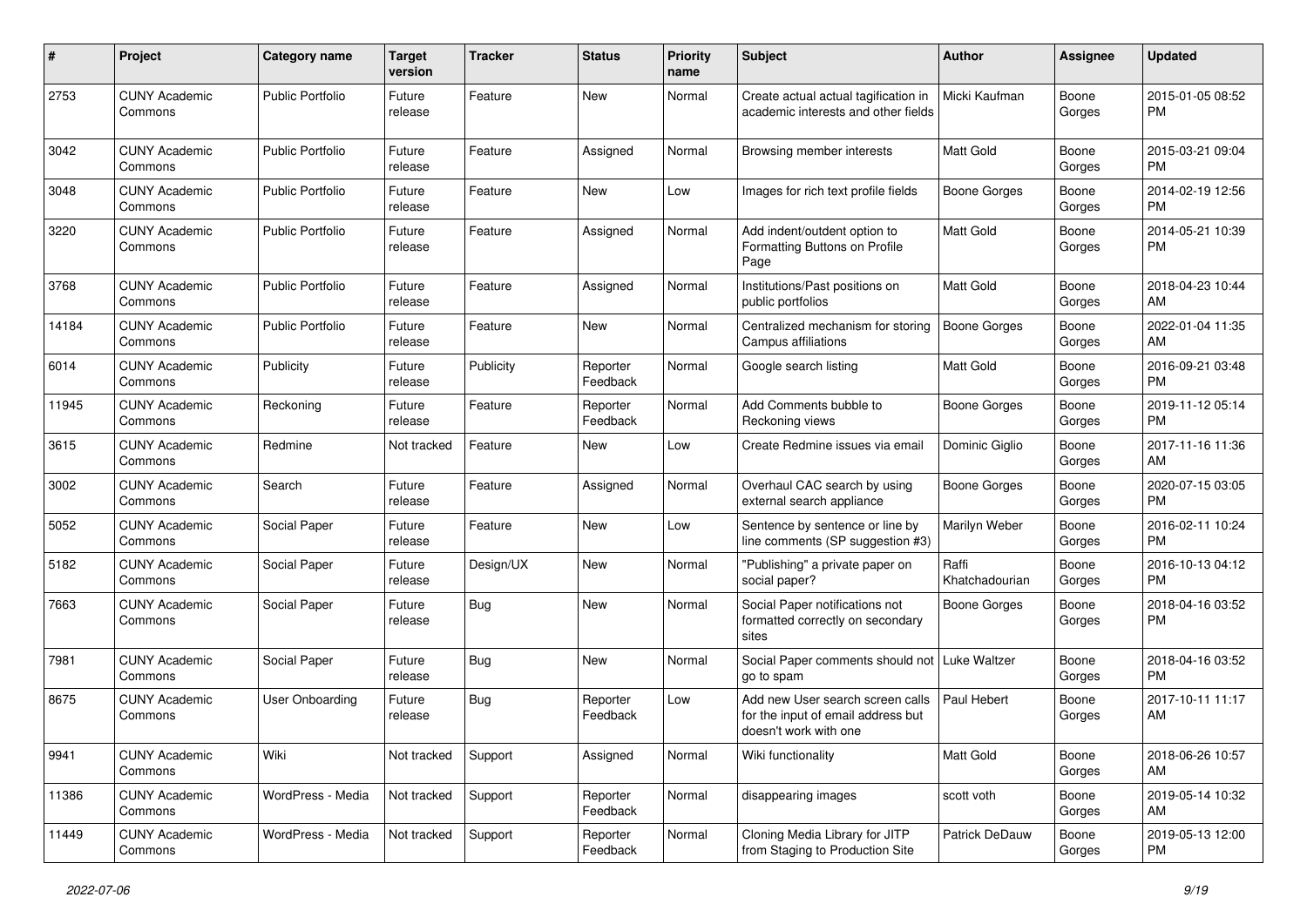| $\pmb{\#}$ | Project                         | <b>Category name</b>     | <b>Target</b><br>version | <b>Tracker</b> | <b>Status</b>        | <b>Priority</b><br>name | <b>Subject</b>                                                   | <b>Author</b>         | <b>Assignee</b> | <b>Updated</b>                |
|------------|---------------------------------|--------------------------|--------------------------|----------------|----------------------|-------------------------|------------------------------------------------------------------|-----------------------|-----------------|-------------------------------|
| 14483      | <b>CUNY Academic</b><br>Commons | WordPress - Media        | Not tracked              | <b>Bug</b>     | Reporter<br>Feedback | Normal                  | Wordpress PDF Embed Stopped<br>Working after JITP Media Clone    | <b>Patrick DeDauw</b> | Boone<br>Gorges | 2021-05-20 01:51<br><b>PM</b> |
| 15767      | <b>CUNY Academic</b><br>Commons | WordPress (misc)         |                          | Support        | New                  | Normal                  | Site loading slowly                                              | scott voth            | Boone<br>Gorges | 2022-04-04 08:56<br>PM        |
| 287        | <b>CUNY Academic</b><br>Commons | WordPress (misc)         | Future<br>release        | Feature        | Assigned             | Normal                  | Create troubleshooting tool for<br>account sign-up               | <b>Matt Gold</b>      | Boone<br>Gorges | 2015-11-09 06:17<br><b>PM</b> |
| 1508       | <b>CUNY Academic</b><br>Commons | WordPress (misc)         | Future<br>release        | Feature        | Assigned             | Normal                  | Share login cookies across<br>mapped domains                     | Boone Gorges          | Boone<br>Gorges | 2012-07-02 12:12<br><b>PM</b> |
| 3759       | <b>CUNY Academic</b><br>Commons | WordPress (misc)         | Future<br>release        | Feature        | Assigned             | Normal                  | Review Interface for Adding Users<br>to Blogs                    | <b>Matt Gold</b>      | Boone<br>Gorges | 2015-03-24 05:52<br>PM        |
| 13835      | <b>CUNY Academic</b><br>Commons | WordPress (misc)         | Future<br>release        | Feature        | <b>New</b>           | Normal                  | Allow OneSearch widget to have<br>'CUNY' as campus               | <b>Boone Gorges</b>   | Boone<br>Gorges | 2021-11-19 12:39<br><b>PM</b> |
| 14113      | <b>CUNY Academic</b><br>Commons | WordPress (misc)         | Future<br>release        | <b>Bug</b>     | Hold                 | Normal                  | Block Editor Not Working on this<br>page - Json error            | scott voth            | Boone<br>Gorges | 2021-03-05 11:01<br>AM        |
| 10040      | <b>CUNY Academic</b><br>Commons | WordPress (misc)         | Not tracked              | <b>Bug</b>     | Reporter<br>Feedback | Normal                  | User doesn't see full list of themes                             | <b>Matt Gold</b>      | Boone<br>Gorges | 2018-07-25 10:12<br>AM        |
| 12121      | <b>CUNY Academic</b><br>Commons | <b>WordPress Plugins</b> | 2.0.3                    | Feature        | Reporter<br>Feedback | Normal                  | Embedding H5P Iframes on<br>Commons Site                         | Laurie Hurson         | Boone<br>Gorges | 2022-06-29 11:32<br>AM        |
| 658        | <b>CUNY Academic</b><br>Commons | <b>WordPress Plugins</b> | Future<br>release        | Feature        | Assigned             | Normal                  | Rebulid Sitewide Tag Suggestion                                  | <b>Matt Gold</b>      | Boone<br>Gorges | 2015-01-05 08:47<br>PM        |
| 1562       | <b>CUNY Academic</b><br>Commons | <b>WordPress Plugins</b> | Future<br>release        | Feature        | Assigned             | Low                     | Play with NYT Collaborative<br><b>Authoring Tool</b>             | Matt Gold             | Boone<br>Gorges | 2015-01-05 08:47<br>PM        |
| 2223       | <b>CUNY Academic</b><br>Commons | <b>WordPress Plugins</b> | Future<br>release        | Feature        | Assigned             | Low                     | Add Participad to the CUNY<br><b>Academic Commons</b>            | <b>Matt Gold</b>      | Boone<br>Gorges | 2014-09-17 10:03<br><b>PM</b> |
| 9211       | <b>CUNY Academic</b><br>Commons | <b>WordPress Plugins</b> | Future<br>release        | Support        | Reporter<br>Feedback | Normal                  | Auto-Role Setting in Forum Plugin<br>Causing Some Confusion      | Luke Waltzer          | Boone<br>Gorges | 2018-03-13 11:44<br>AM        |
| 9289       | <b>CUNY Academic</b><br>Commons | <b>WordPress Plugins</b> | Future<br>release        | <b>Bug</b>     | Reporter<br>Feedback | Normal                  | Email Users Plugin                                               | Laurie Hurson         | Boone<br>Gorges | 2018-10-24 12:34<br>PM        |
| 9926       | <b>CUNY Academic</b><br>Commons | <b>WordPress Plugins</b> | Future<br>release        | <b>Bug</b>     | New                  | Normal                  | twitter-mentions-as-comments<br>cron jobs can run long           | Boone Gorges          | Boone<br>Gorges | 2018-10-24 12:34<br>PM        |
| 9947       | <b>CUNY Academic</b><br>Commons | <b>WordPress Plugins</b> | Future<br>release        | Feature        | Reporter<br>Feedback | Normal                  | Install H5P quiz plugin                                          | <b>Matt Gold</b>      | Boone<br>Gorges | 2018-09-11 11:01<br>AM        |
| 14987      | <b>CUNY Academic</b><br>Commons | <b>WordPress Plugins</b> | Future<br>release        | Bug            | New                  | Normal                  | Elementor update causes<br>database freeze-up                    | Boone Gorges          | Boone<br>Gorges | 2021-11-29 12:02<br>PM        |
| 9515       | <b>CUNY Academic</b><br>Commons | <b>WordPress Plugins</b> | Not tracked              | Bug            | Reporter<br>Feedback | Normal                  | Text to Speech plugin - "More<br>Slowly" checkbox not working    | scott voth            | Boone<br>Gorges | 2018-06-13 02:26<br>PM        |
| 860        | <b>CUNY Academic</b><br>Commons | Design                   | Future<br>release        | Design/UX      | Assigned             | Normal                  | <b>Standardize Button Treatment</b><br><b>Across the Commons</b> | Chris Stein           | Chris Stein     | 2014-05-01 09:45<br>AM        |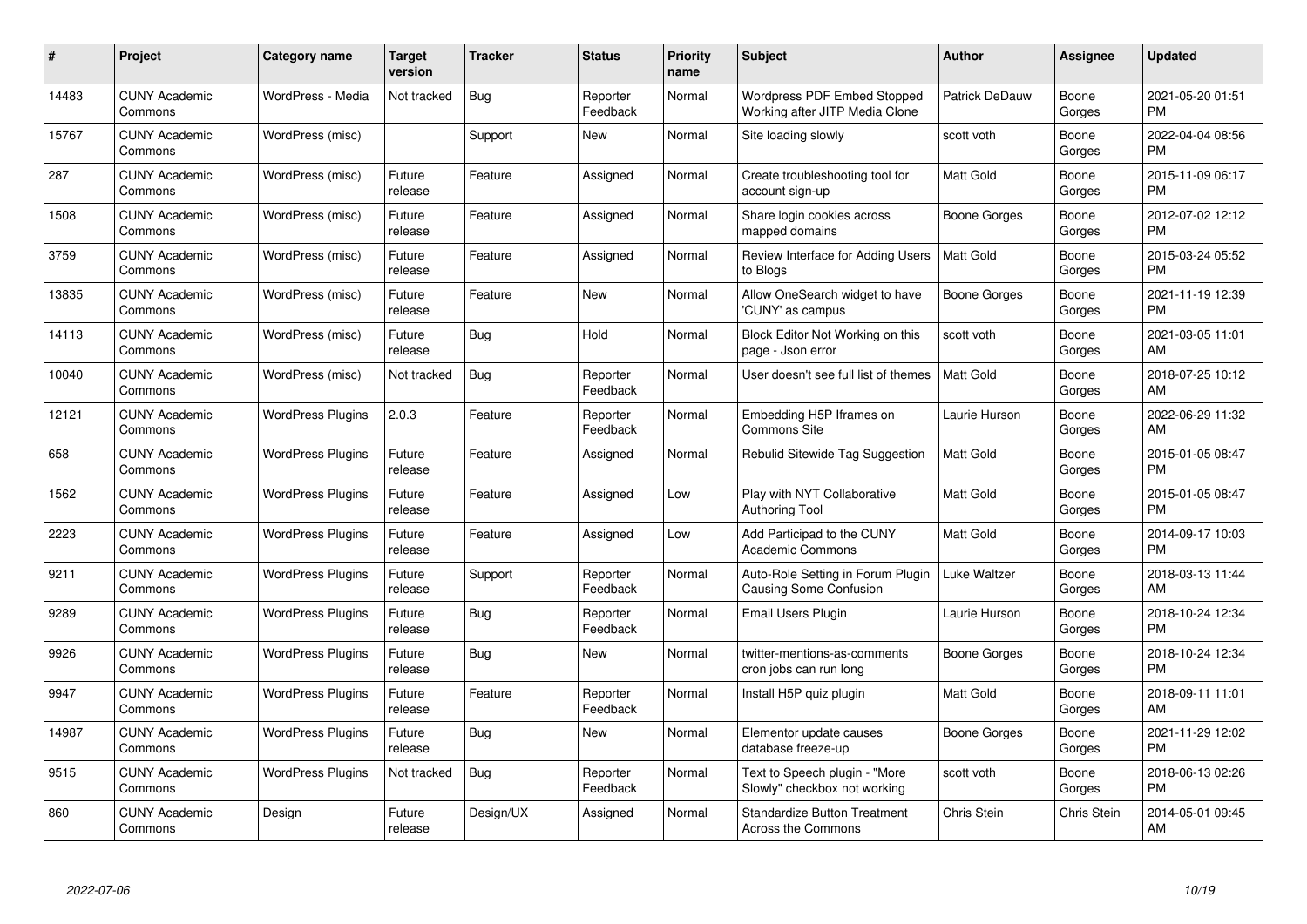| #     | Project                         | Category name            | <b>Target</b><br>version | <b>Tracker</b>        | <b>Status</b>        | <b>Priority</b><br>name | <b>Subject</b>                                                      | <b>Author</b>       | Assignee           | <b>Updated</b>                |
|-------|---------------------------------|--------------------------|--------------------------|-----------------------|----------------------|-------------------------|---------------------------------------------------------------------|---------------------|--------------------|-------------------------------|
| 2754  | <b>CUNY Academic</b><br>Commons | Design                   | Future<br>release        | Feature               | Assigned             | Normal                  | Determine strategy for CAC logo<br>handling in top header           | Micki Kaufman       | Chris Stein        | 2015-01-05 08:53<br><b>PM</b> |
| 3354  | <b>CUNY Academic</b><br>Commons | <b>Group Files</b>       | Future<br>release        | Feature               | Assigned             | Low                     | Allow Group Download of Multiple<br>Selected Files                  | Matt Gold           | <b>Chris Stein</b> | 2014-08-01 08:50<br>AM        |
| 3059  | <b>CUNY Academic</b><br>Commons | Group Forums             | Future<br>release        | Design/UX             | <b>New</b>           | Normal                  | Forum Post Permissable Content<br><b>Explanatory Text</b>           | Chris Stein         | <b>Chris Stein</b> | 2015-04-02 11:27<br>AM        |
| 1544  | <b>CUNY Academic</b><br>Commons | Groups (misc)            | Future<br>release        | Feature               | Reporter<br>Feedback | Normal                  | Group Filtering and Sorting                                         | Matt Gold           | Chris Stein        | 2019-03-01 02:25<br><b>PM</b> |
| 3330  | <b>CUNY Academic</b><br>Commons | My Commons               | Future<br>release        | Feature               | Assigned             | Normal                  | "Commons Information" tool                                          | <b>Boone Gorges</b> | Chris Stein        | 2014-09-22 08:46<br><b>PM</b> |
| 9028  | <b>CUNY Academic</b><br>Commons | Onboarding               | Future<br>release        | Feature               | Assigned             | Normal                  | suggest groups to new members<br>during the registration process    | <b>Matt Gold</b>    | Chris Stein        | 2018-10-24 12:34<br><b>PM</b> |
| 2832  | <b>CUNY Academic</b><br>Commons | <b>Public Portfolio</b>  | Future<br>release        | Feature               | Assigned             | Normal                  | Improve interface for (not)<br>auto-linking profile fields          | Boone Gorges        | <b>Chris Stein</b> | 2015-01-05 08:52<br><b>PM</b> |
| 2881  | <b>CUNY Academic</b><br>Commons | <b>Public Portfolio</b>  | Future<br>release        | Feature               | Assigned             | Normal                  | Redesign the UX for Profiles                                        | Chris Stein         | Chris Stein        | 2016-10-13 12:45<br><b>PM</b> |
| 3770  | <b>CUNY Academic</b><br>Commons | <b>Public Portfolio</b>  | Future<br>release        | Feature               | Assigned             | Normal                  | Improve Layout/Formatting of<br>Positions Area on Public Portfolios | <b>Matt Gold</b>    | Chris Stein        | 2015-04-01 09:17<br><b>PM</b> |
| 5827  | <b>CUNY Academic</b><br>Commons | <b>Public Portfolio</b>  | Future<br>release        | <b>Bug</b>            | Assigned             | Normal                  | Academic Interests square bracket<br>links not working              | scott voth          | Chris Stein        | 2016-08-11 11:59<br>PM        |
| 10354 | <b>CUNY Academic</b><br>Commons | <b>Public Portfolio</b>  | Future<br>release        | Feature               | New                  | Normal                  | Opt out of Having a Profile Page                                    | scott voth          | Chris Stein        | 2020-05-12 10:43<br>AM        |
| 365   | <b>CUNY Academic</b><br>Commons | WordPress (misc)         | Future<br>release        | Feature               | Assigned             | Normal                  | <b>Create Mouseover Tooltips</b><br>throughout Site                 | <b>Matt Gold</b>    | Chris Stein        | 2015-11-09 06:18<br><b>PM</b> |
| 8078  | <b>CUNY Academic</b><br>Commons | <b>WordPress Plugins</b> | Future<br>release        | <b>System Upgrade</b> | Assigned             | Normal                  | <b>CommentPress Updates</b>                                         | Margaret Galvan     | Christian<br>Wach  | 2017-05-08 03:49<br><b>PM</b> |
| 13199 | <b>CUNY Academic</b><br>Commons | Group Forums             | Future<br>release        | Feature               | <b>New</b>           | Normal                  | Favoring Groups over bbPress<br>plugin                              | Colin McDonald      | Colin<br>McDonald  | 2021-11-19 12:28<br>PM        |
| 4438  | <b>CUNY Academic</b><br>Commons | Events                   | Future<br>release        | Bug                   | Assigned             | Normal                  | Events Calendar - Export<br><b>Recurring Events</b>                 | scott voth          | Daniel Jones       | 2016-05-23 04:25<br><b>PM</b> |
| 5268  | <b>CUNY Academic</b><br>Commons | Group Forums             | Future<br>release        | Bug                   | Assigned             | Normal                  | Long-time to post to multiple<br>groups                             | Luke Waltzer        | Daniel Jones       | 2016-09-07 06:31<br><b>PM</b> |
| 1983  | <b>CUNY Academic</b><br>Commons | Home Page                | Future<br>release        | Feature               | Assigned             | Low                     | Media Library integration with<br><b>Featured Content plugin</b>    | Boone Gorges        | Dominic<br>Giglio  | 2014-03-17 10:34<br>AM        |
| 940   | <b>CUNY Academic</b><br>Commons | Redmine                  | Future<br>release        | Feature               | Assigned             | Low                     | Communication with users after<br>releases                          | <b>Matt Gold</b>    | Dominic<br>Giglio  | 2012-09-09 04:36<br><b>PM</b> |
| 2167  | CUNY Academic<br>Commons        | WordPress (misc)         | Future<br>release        | Bug                   | Assigned             | Normal                  | <b>CAC-Livestream Plugin Issues</b>                                 | Michael Smith       | Dominic<br>Giglio  | 2015-01-02 03:06<br><b>PM</b> |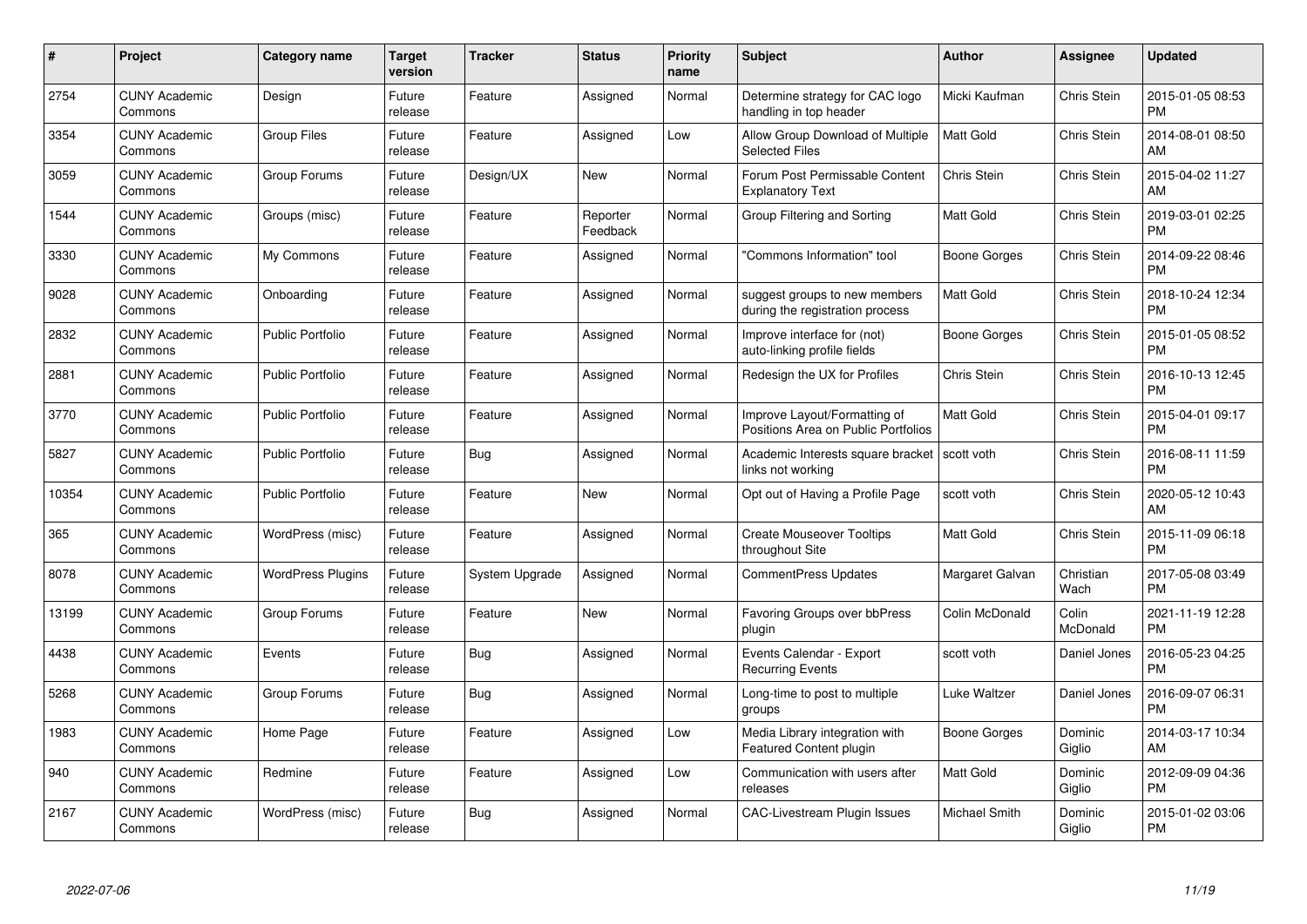| #     | Project                                                                 | <b>Category name</b>           | <b>Target</b><br>version | <b>Tracker</b> | <b>Status</b>        | <b>Priority</b><br>name | <b>Subject</b>                                                               | <b>Author</b>       | <b>Assignee</b>     | <b>Updated</b>                |
|-------|-------------------------------------------------------------------------|--------------------------------|--------------------------|----------------|----------------------|-------------------------|------------------------------------------------------------------------------|---------------------|---------------------|-------------------------------|
| 412   | <b>CUNY Academic</b><br>Commons                                         | <b>WordPress Themes</b>        | Future<br>release        | Feature        | Assigned             | Normal                  | <b>Featured Themes</b>                                                       | <b>Matt Gold</b>    | Dominic<br>Giglio   | 2015-01-05 08:44<br><b>PM</b> |
| 12062 | AD/O365 Transition<br>from NonMatric to<br><b>Matriculated Students</b> |                                |                          | Feature        | In Progress          | Normal                  | create solution and console project   Emilio Rodriguez                       |                     | Emilio<br>Rodriguez | 2019-11-12 03:56<br>PM        |
| 9835  | <b>CUNY Academic</b><br>Commons                                         | Group Forums                   | Future<br>release        | <b>Bug</b>     | Assigned             | Normal                  | add a "like" function?                                                       | Marilyn Weber       | <b>Erik Trainer</b> | 2018-06-05 01:49<br><b>PM</b> |
| 13891 | <b>CUNY Academic</b><br>Commons                                         | Internal Tools and<br>Workflow | 2.1.0                    | Feature        | New                  | Normal                  | Migrate automated linting to<br>GitHub Actions                               | Boone Gorges        | Jeremy Felt         | 2022-06-29 11:13<br>AM        |
| 15194 | <b>CUNY Academic</b><br>Commons                                         | Internal Tools and<br>Workflow | 2.1.0                    | Feature        | New                  | Normal                  | PHPCS sniff for un-restored<br>switch to blog() calls                        | Boone Gorges        | Jeremy Felt         | 2022-05-26 10:45<br>AM        |
| 13331 | <b>CUNY Academic</b><br>Commons                                         | Site cloning                   | Future<br>release        | Bug            | New                  | Normal                  | Combine Site Template and Clone<br>operations                                | <b>Boone Gorges</b> | Jeremy Felt         | 2021-11-19 12:39<br><b>PM</b> |
| 11517 | <b>CUNY Academic</b><br>Commons                                         |                                | Not tracked              | Feature        | Assigned             | Normal                  | wp-accessibility plugin should not<br>strip 'target=" blank" by default      | Boone Gorges        | Laurie Hurson       | 2019-09-24 09:57<br>AM        |
| 11879 | <b>CUNY Academic</b><br>Commons                                         |                                | Not tracked              | Bug            | <b>New</b>           | Normal                  | Hypothesis comments appearing<br>on multiple, different pdfs across<br>blogs | Laurie Hurson       | Laurie Hurson       | 2019-09-19 02:39<br><b>PM</b> |
| 14475 | <b>CUNY Academic</b><br>Commons                                         |                                | Not tracked              | Publicity      | <b>New</b>           | Normal                  | OER Showcase Page                                                            | Laurie Hurson       | Laurie Hurson       | 2021-09-14 10:46<br>AM        |
| 12446 | <b>CUNY Academic</b><br>Commons                                         | Groups (misc)                  | Future<br>release        | Feature        | Reporter<br>Feedback | Normal                  | Toggle default site to group forum<br>posting                                | Laurie Hurson       | Laurie Hurson       | 2020-03-10 11:57<br>AM        |
| 8666  | <b>CUNY Academic</b><br>Commons                                         | Teaching                       | Not tracked              | Documentation  | Assigned             | Normal                  | Create Teaching on the Commons   Matt Gold<br>Resource Page                  |                     | Laurie Hurson       | 2019-09-23 03:16<br><b>PM</b> |
| 2666  | <b>CUNY Academic</b><br>Commons                                         | About page                     | Not tracked              | Documentation  | Assigned             | Normal                  | <b>Update About Text</b>                                                     | Chris Stein         | Luke Waltzer        | 2016-03-04 11:19<br>AM        |
| 6078  | <b>CUNY Academic</b><br>Commons                                         | Blogs (BuddyPress)             | Future<br>release        | Feature        | <b>New</b>           | Normal                  | <b>Explore Adding Network Blog</b><br>Metadata Plugin                        | Luke Waltzer        | Luke Waltzer        | 2016-10-11 10:29<br><b>PM</b> |
| 5955  | <b>CUNY Academic</b><br>Commons                                         | Outreach                       | Future<br>release        | Feature        | Assigned             | Normal                  | Create auto-newsletter for<br>commons members                                | <b>Matt Gold</b>    | Luke Waltzer        | 2016-08-30 10:34<br>AM        |
| 7828  | <b>CUNY Academic</b><br>Commons                                         |                                | Not tracked              | Feature        | Assigned             | Normal                  | Theme Assessment 2017                                                        | Margaret Galvan     | Margaret<br>Galvan  | 2017-05-02 10:41<br><b>PM</b> |
| 12392 | <b>CUNY Academic</b><br>Commons                                         | Help/Codex                     | Not tracked              | Documentation  | <b>New</b>           | Normal                  | Updates to Common Commons<br>Questions on Help Page                          | scott voth          | Margaret<br>Galvan  | 2020-02-11 10:53<br>AM        |
| 6298  | <b>CUNY Academic</b><br>Commons                                         | User Experience                | Not tracked              | Design/UX      | Assigned             | Normal                  | Examine data from survey                                                     | <b>Matt Gold</b>    | Margaret<br>Galvan  | 2016-10-14 12:16<br><b>PM</b> |
| 8211  | <b>CUNY Academic</b><br>Commons                                         | <b>WordPress Themes</b>        | Future<br>release        | Feature        | <b>New</b>           | Normal                  | Theme Suggestions: Material<br>Design-Inspired Themes                        | Margaret Galvan     | Margaret<br>Galvan  | 2017-08-07 02:48<br><b>PM</b> |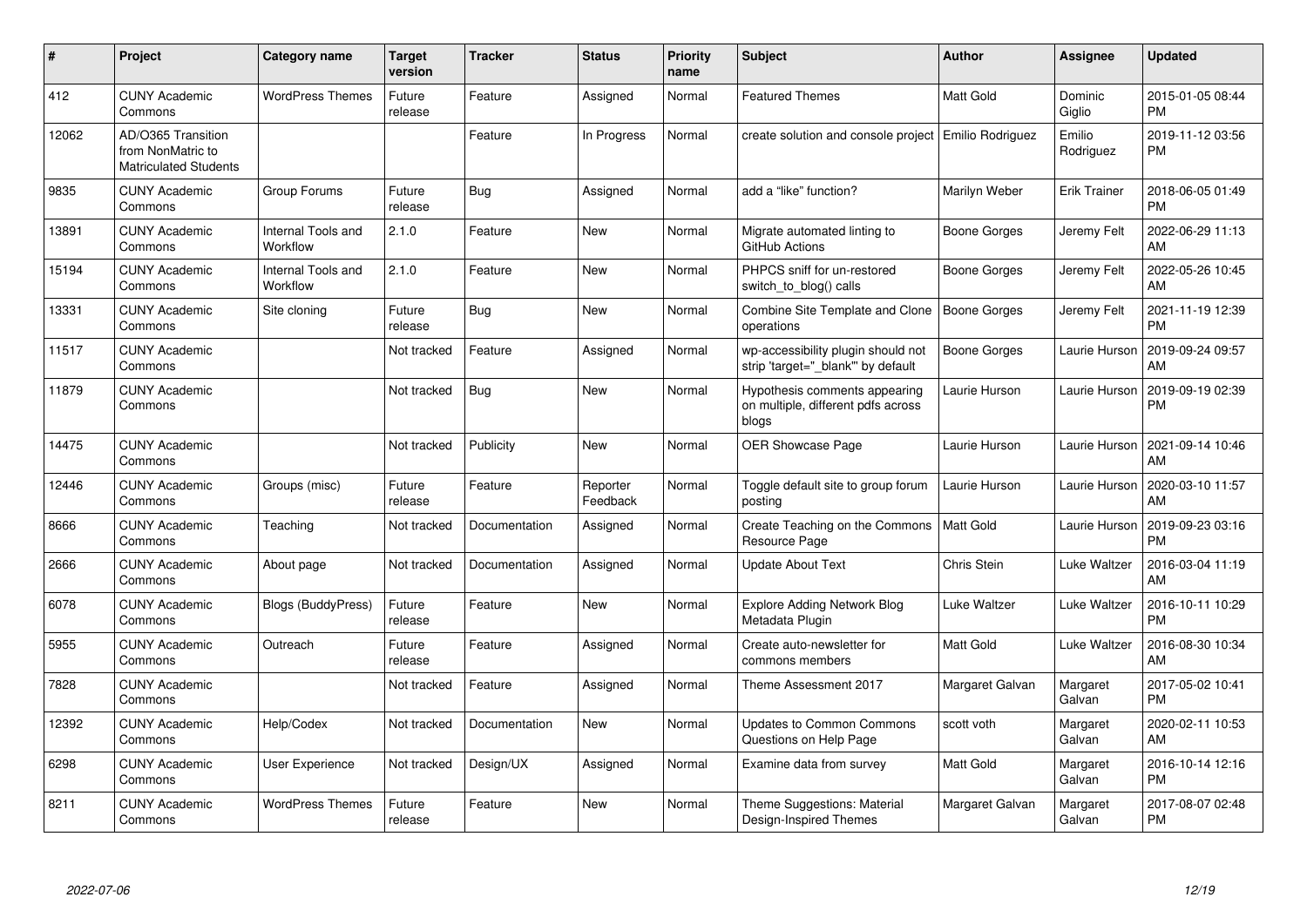| $\vert$ # | <b>Project</b>                  | Category name            | <b>Target</b><br>version | <b>Tracker</b> | <b>Status</b>        | Priority<br>name | <b>Subject</b>                                                                        | Author                  | Assignee         | <b>Updated</b>                |
|-----------|---------------------------------|--------------------------|--------------------------|----------------|----------------------|------------------|---------------------------------------------------------------------------------------|-------------------------|------------------|-------------------------------|
| 8837      | <b>CUNY Academic</b><br>Commons |                          | Not tracked              | Feature        | Assigned             | Normal           | Create a form to request info from<br>people requesting premium<br>themes and plugins | <b>Matt Gold</b>        | Marilyn<br>Weber | 2017-11-14 03:35<br><b>PM</b> |
| 9420      | <b>CUNY Academic</b><br>Commons | cuny.is                  | Not tracked              | Feature        | New                  | Normal           | Request for http://cuny.is/streams                                                    | Raffi<br>Khatchadourian | Marilyn<br>Weber | 2018-04-02 10:08<br>AM        |
| 12382     | <b>CUNY Academic</b><br>Commons | Membership               | Not tracked              | Support        | <b>New</b>           | Normal           | Email request change                                                                  | Marilyn Weber           | Marilyn<br>Weber | 2020-02-06 12:56<br><b>PM</b> |
| 3509      | <b>CUNY Academic</b><br>Commons | Publicity                | 1.7                      | Publicity      | <b>New</b>           | Normal           | Create 1.7 digital signage imagery                                                    | Micki Kaufman           | Marilyn<br>Weber | 2014-10-01 12:40<br><b>PM</b> |
| 2573      | NYCDH Community<br>Site         |                          |                          | Feature        | Reporter<br>Feedback | Normal           | Add dh nyc twitter list feed to site                                                  | Mark Newton             | Matt Gold        | 2013-05-16 11:42<br><b>PM</b> |
| 8607      | <b>CUNY Academic</b><br>Commons |                          | Not tracked              | Support        | New                  | Normal           | Paypal?                                                                               | Marilyn Weber           | Matt Gold        | 2018-05-15 01:37<br><b>PM</b> |
| 12484     | <b>CUNY Academic</b><br>Commons |                          | Not tracked              | Support        | Reporter<br>Feedback | Normal           | Sign up Code for COIL Course<br>starting in March                                     | Laurie Hurson           | Matt Gold        | 2020-03-02 02:26<br><b>PM</b> |
| 10839     | <b>CUNY Academic</b><br>Commons | About page               | Not tracked              | Support        | New                  | Normal           | <b>Mission Statement Needs</b><br>Revision                                            | scott voth              | Matt Gold        | 2018-12-26 10:58<br>AM        |
| 4972      | <b>CUNY Academic</b><br>Commons | Analytics                | Not tracked              | <b>Bug</b>     | <b>New</b>           | Normal           | Newsletter Analytics                                                                  | Stephen Real            | Matt Gold        | 2015-12-09 12:54<br><b>PM</b> |
| 4225      | <b>CUNY Academic</b><br>Commons | <b>DiRT</b> Integration  | Future<br>release        | Design/UX      | <b>New</b>           | Normal           | Add information to DIRT page (in<br>Create a Group)                                   | Samantha Raddatz        | Matt Gold        | 2015-06-26 03:14<br><b>PM</b> |
| 11493     | <b>CUNY Academic</b><br>Commons | Domain Mapping           | Not tracked              | Support        | Reporter<br>Feedback | Normal           | Domain Mapping Request - Talia<br>Schaffer                                            | scott voth              | Matt Gold        | 2019-08-06 08:39<br>AM        |
| 9015      | <b>CUNY Academic</b><br>Commons | Groups (misc)            | Not tracked              | Outreach       | Assigned             | Normal           | Email group admins the email<br>addresses of their groups                             | Matt Gold               | Matt Gold        | 2018-01-02 09:54<br>AM        |
| 370       | <b>CUNY Academic</b><br>Commons | Registration             | Future<br>release        | Feature        | Assigned             | High             | <b>Guest Accounts</b>                                                                 | <b>Matt Gold</b>        | Matt Gold        | 2015-04-09 09:33<br><b>PM</b> |
| 8898      | <b>CUNY Academic</b><br>Commons | Social Paper             | Not tracked              | Feature        | Assigned             | Normal           | Usage data on docs and social<br>paper                                                | <b>Matt Gold</b>        | Matt Gold        | 2017-11-16 11:32<br>AM        |
| 2175      | <b>CUNY Academic</b><br>Commons | WordPress (misc)         | Not tracked              | Support        | Assigned             | Normal           | Subscibe 2 vs. Jetpack<br>subscription options                                        | local admin             | Matt Gold        | 2016-01-26 04:58<br><b>PM</b> |
| 3657      | <b>CUNY Academic</b><br>Commons | WordPress (misc)         | Not tracked              | Feature        | <b>New</b>           | Normal           | Create alert for GC email<br>addresses                                                | <b>Matt Gold</b>        | Matt Gold        | 2016-04-14 11:29<br><b>PM</b> |
| 3691      | <b>CUNY Academic</b><br>Commons | <b>WordPress Plugins</b> | Future<br>release        | <b>Bug</b>     | <b>New</b>           | Normal           | <b>WPMU Domain Mapping</b><br>Debugging on cdev                                       | Raymond Hoh             | Matt Gold        | 2014-12-12 09:04<br>AM        |
| 8498      | <b>CUNY Academic</b><br>Commons | <b>WordPress Plugins</b> | Future<br>release        | Feature        | New                  | Low              | <b>Gravity Forms Email Users</b>                                                      | Raffi<br>Khatchadourian | Matt Gold        | 2017-10-13 12:58<br><b>PM</b> |
| 11545     | <b>CUNY Academic</b><br>Commons | <b>WordPress Plugins</b> | Not tracked              | Support        | <b>New</b>           | Normal           | Twitter searches in WordPress                                                         | Gina Cherry             | Matt Gold        | 2019-09-23 01:03<br><b>PM</b> |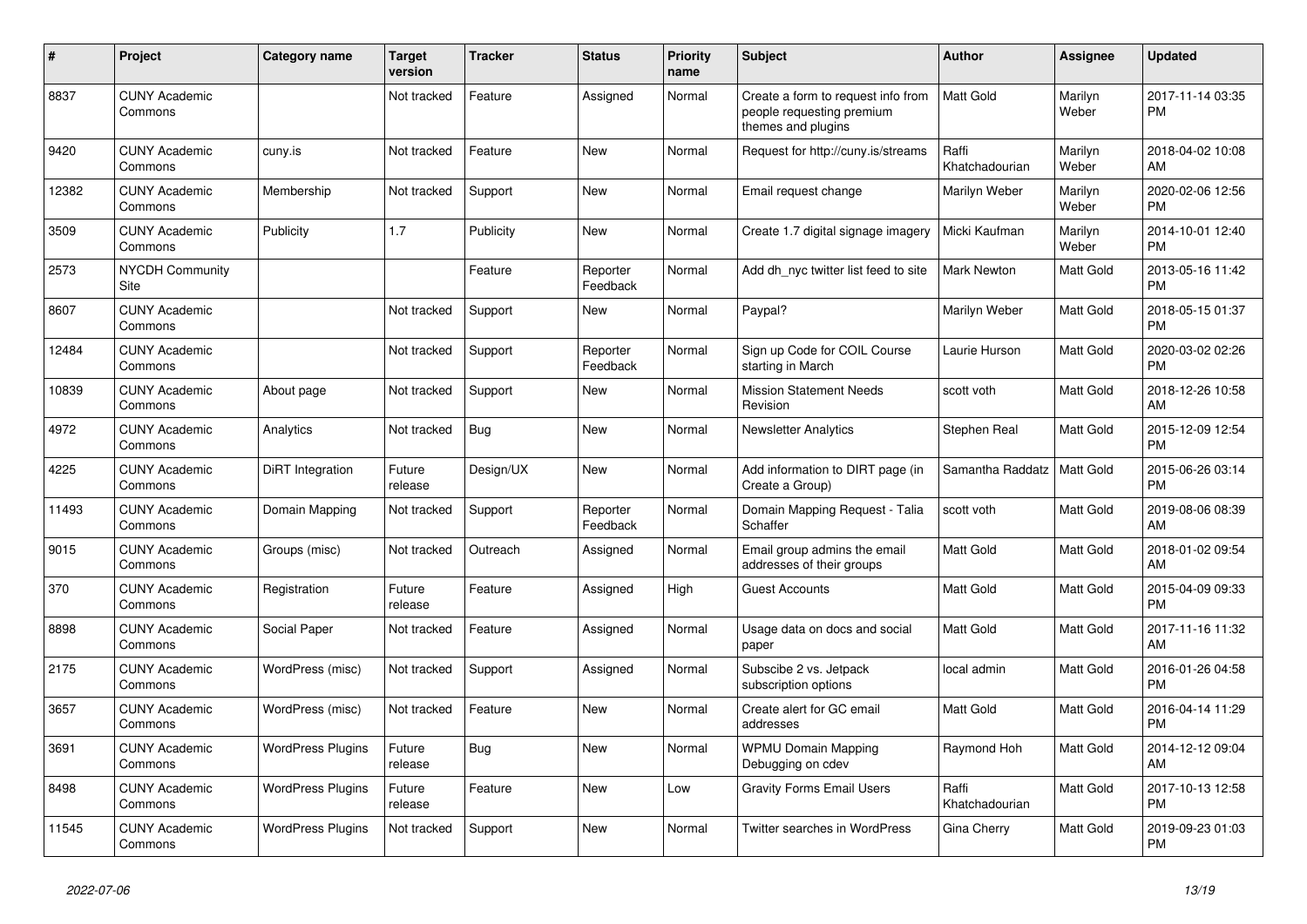| #     | <b>Project</b>                  | Category name             | <b>Target</b><br>version | <b>Tracker</b> | <b>Status</b>        | Priority<br>name | <b>Subject</b>                                                                       | Author             | Assignee           | <b>Updated</b>                |
|-------|---------------------------------|---------------------------|--------------------------|----------------|----------------------|------------------|--------------------------------------------------------------------------------------|--------------------|--------------------|-------------------------------|
| 8902  | <b>CUNY Academic</b><br>Commons | Design                    | Not tracked              | Feature        | Assigned             | Normal           | Report back on research on<br><b>BuddyPress themes</b>                               | <b>Matt Gold</b>   | Michael Smith      | 2017-11-10 12:31<br><b>PM</b> |
| 3506  | <b>CUNY Academic</b><br>Commons | Publicity                 | 1.7                      | Publicity      | New                  | Normal           | Prepare 1.7 email messaging                                                          | Micki Kaufman      | Micki<br>Kaufman   | 2014-10-01 12:36<br><b>PM</b> |
| 7624  | <b>CUNY Academic</b><br>Commons | BuddyPress (misc)         | Future<br>release        | Design/UX      | New                  | Normal           | <b>BP Notifications</b>                                                              | Luke Waltzer       | Paige Dupont       | 2017-02-08 10:43<br><b>PM</b> |
| 6392  | <b>CUNY Academic</b><br>Commons | Group Forums              | Future<br>release        | Design/UX      | Assigned             | Low              | Composition/Preview Panes in<br>Forum Posts                                          | Luke Waltzer       | Paige Dupont       | 2016-10-21 04:26<br><b>PM</b> |
| 11393 | <b>CUNY Academic</b><br>Commons |                           | Not tracked              | Publicity      | New                  | Normal           | After 1.15 release, ceate a hero<br>slide and post about adding a site<br>to a group | scott voth         | Patrick<br>Sweeney | 2019-05-14 10:32<br>AM        |
| 16110 | <b>CUNY Academic</b><br>Commons |                           |                          | Support        | Reporter<br>Feedback | Normal           | remove Creative Commons<br>license from pages?                                       | Marilyn Weber      | Raymond<br>Hoh     | 2022-05-17 06:11<br><b>PM</b> |
| 2571  | <b>NYCDH Community</b><br>Site  |                           |                          | Feature        | Assigned             | Normal           | Add Google custom search box to<br>homepage                                          | Mark Newton        | Raymond<br>Hoh     | 2013-05-18 07:49<br><b>PM</b> |
| 2574  | <b>NYCDH Community</b><br>Site  |                           |                          | Feature        | Assigned             | Normal           | Add Way to Upload Files to<br>Groups                                                 | <b>Mark Newton</b> | Raymond<br>Hoh     | 2013-05-18 07:46<br><b>PM</b> |
| 8992  | <b>NYCDH Community</b><br>Site  |                           |                          | Bug            | Assigned             | Normal           | Multiple RBE error reports                                                           | <b>Matt Gold</b>   | Raymond<br>Hoh     | 2017-12-11 05:43<br><b>PM</b> |
| 6644  | <b>CUNY Academic</b><br>Commons |                           | Not tracked              | <b>Bug</b>     | Reporter<br>Feedback | High             | White Screen at Login Pge                                                            | Luke Waltzer       | Raymond<br>Hoh     | 2016-11-21 10:34<br><b>PM</b> |
| 10262 | <b>CUNY Academic</b><br>Commons |                           | Not tracked              | <b>Bug</b>     | Reporter<br>Feedback | Normal           | Newsletter Plugin: Broken Image<br>at Bottom of All Newsletters                      | Mark Webb          | Raymond<br>Hoh     | 2018-08-30 05:17<br><b>PM</b> |
| 11149 | <b>CUNY Academic</b><br>Commons |                           | Not tracked              | Support        | Reporter<br>Feedback | Normal           | comments getting blocked                                                             | Marilyn Weber      | Raymond<br>Hoh     | 2019-03-26 11:40<br>AM        |
| 12004 | <b>CUNY Academic</b><br>Commons |                           | Not tracked              | Support        | Reporter<br>Feedback | Normal           | Notifications for spam blog<br>comments                                              | Gina Cherry        | Raymond<br>Hoh     | 2019-11-01 12:05<br><b>PM</b> |
| 13286 | <b>CUNY Academic</b><br>Commons |                           | Not tracked              | Support        | New                  | Normal           | problem connecting with<br>WordPress app                                             | Marilyn Weber      | Raymond<br>Hoh     | 2020-09-08 11:16<br>AM        |
| 5691  | <b>CUNY Academic</b><br>Commons | <b>Blogs (BuddyPress)</b> | Future<br>release        | Bug            | Assigned             | High             | Differing numbers on Sites display                                                   | <b>Matt Gold</b>   | Raymond<br>Hoh     | 2016-06-13 01:37<br><b>PM</b> |
| 11243 | <b>CUNY Academic</b><br>Commons | BuddyPress (misc)         | Future<br>release        | Bug            | <b>New</b>           | Normal           | Audit bp-custom.php                                                                  | Raymond Hoh        | Raymond<br>Hoh     | 2022-04-26 11:59<br>AM        |
| 14994 | <b>CUNY Academic</b><br>Commons | cdev.gc.cuny.edu          | Not tracked              | Support        | In Progress          | Normal           | Clear Cache on CDEV                                                                  | scott voth         | Raymond<br>Hoh     | 2021-12-07 03:51<br><b>PM</b> |
| 9060  | <b>CUNY Academic</b><br>Commons | Commons In A Box          | Not tracked              | <b>Bug</b>     | Hold                 | Normal           | Problems with CBox image library<br>upload                                           | Lisa Rhody         | Raymond<br>Hoh     | 2018-01-10 03:26<br><b>PM</b> |
| 14496 | <b>CUNY Academic</b><br>Commons | Domain Mapping            | Future<br>release        | Bug            | <b>New</b>           | Normal           | Mapped domain SSO uses<br>third-party cookies                                        | Raymond Hoh        | Raymond<br>Hoh     | 2021-05-24 04:03<br><b>PM</b> |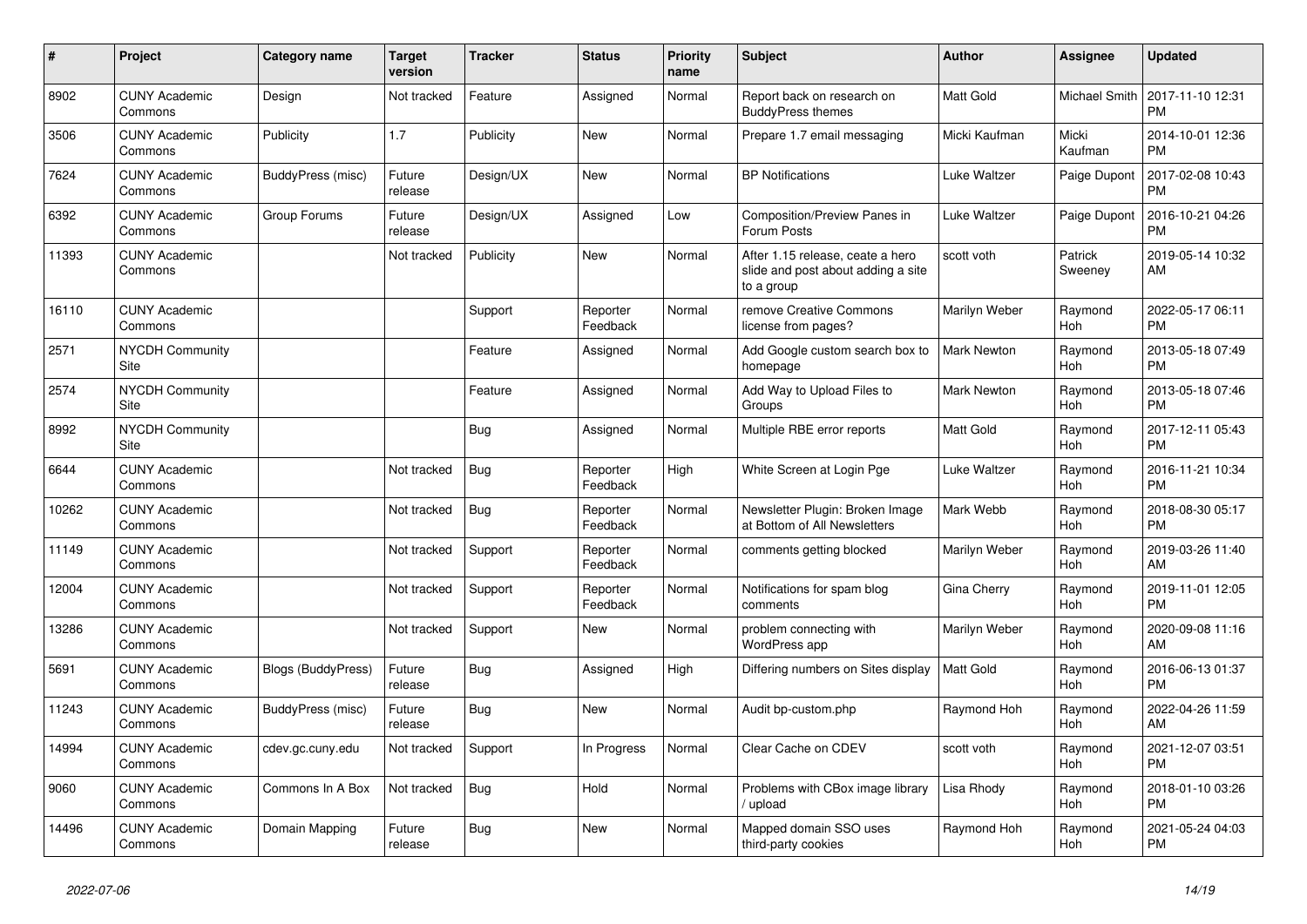| #     | Project                         | <b>Category name</b>       | <b>Target</b><br>version | <b>Tracker</b> | <b>Status</b>        | Priority<br>name | Subject                                                                       | Author           | <b>Assignee</b> | <b>Updated</b>                |
|-------|---------------------------------|----------------------------|--------------------------|----------------|----------------------|------------------|-------------------------------------------------------------------------------|------------------|-----------------|-------------------------------|
| 333   | <b>CUNY Academic</b><br>Commons | <b>Email Notifications</b> | Future<br>release        | Feature        | Assigned             | Low              | Delay Forum Notification Email<br>Delivery Until After Editing Period<br>Ends | <b>Matt Gold</b> | Raymond<br>Hoh  | 2015-11-09 06:01<br><b>PM</b> |
| 11971 | <b>CUNY Academic</b><br>Commons | <b>Email Notifications</b> | Future<br>release        | <b>Bug</b>     | Reporter<br>Feedback | Low              | Pictures obscured in emailed post<br>notifications                            | Marilyn Weber    | Raymond<br>Hoh  | 2019-11-21 01:14<br><b>PM</b> |
| 5016  | <b>CUNY Academic</b><br>Commons | Events                     | Future<br>release        | Feature        | Assigned             | Low              | Allow comments to be posted on<br>events                                      | <b>Matt Gold</b> | Raymond<br>Hoh  | 2019-03-01 02:23<br><b>PM</b> |
| 6749  | <b>CUNY Academic</b><br>Commons | Events                     | Future<br>release        | Bug            | New                  | Low              | BPEO iCal request can trigger<br>very large number of DB queries              | Boone Gorges     | Raymond<br>Hoh  | 2016-11-15 10:09<br><b>PM</b> |
| 1192  | <b>CUNY Academic</b><br>Commons | Group Files                | Future<br>release        | Feature        | Assigned             | Low              | When posting group files, allow<br>users to add a category without<br>saving  | <b>Matt Gold</b> | Raymond<br>Hoh  | 2015-11-09 05:53<br><b>PM</b> |
| 13457 | <b>CUNY Academic</b><br>Commons | Group Forums               | 2.0.3                    | Bug            | New                  | High             | Forum post not sending<br>notifications                                       | Filipa Calado    | Raymond<br>Hoh  | 2022-06-29 11:32<br>AM        |
| 3192  | <b>CUNY Academic</b><br>Commons | Group Forums               | Future<br>release        | Feature        | Assigned             | Normal           | Customizable forum views for<br>bbPress 2.x group forums                      | Boone Gorges     | Raymond<br>Hoh  | 2015-11-09 12:47<br><b>PM</b> |
| 10659 | <b>CUNY Academic</b><br>Commons | Group Forums               | Future<br>release        | Feature        | Assigned             | Normal           | Post to multiple groups via email                                             | <b>Matt Gold</b> | Raymond<br>Hoh  | 2018-11-15 12:54<br>AM        |
| 13358 | <b>CUNY Academic</b><br>Commons | Group Forums               | Future<br>release        | Feature        | New                  | Normal           | Improved UI for group forum<br>threading settings                             | Boone Gorges     | Raymond<br>Hoh  | 2021-11-19 12:27<br><b>PM</b> |
| 7928  | <b>CUNY Academic</b><br>Commons | Group Forums               | Not tracked              | <b>Bug</b>     | New                  | Normal           | Duplicate Forum post                                                          | Luke Waltzer     | Raymond<br>Hoh  | 2017-04-11 09:27<br><b>PM</b> |
| 13328 | <b>CUNY Academic</b><br>Commons | Group Forums               | Not tracked              | <b>Bug</b>     | Reporter<br>Feedback | Normal           | cross-posting in two related<br>groups                                        | Marilyn Weber    | Raymond<br>Hoh  | 2020-09-15 10:39<br><b>PM</b> |
| 7115  | <b>CUNY Academic</b><br>Commons | Groups (misc)              | Future<br>release        | Feature        | Reporter<br>Feedback | Normal           | make licensing info clear during<br>group creation                            | <b>Matt Gold</b> | Raymond<br>Hoh  | 2020-12-08 11:32<br>AM        |
| 6995  | <b>CUNY Academic</b><br>Commons | Home Page                  | Not tracked              | Bug            | Assigned             | Normal           | member filter on homepage not<br>working                                      | <b>Matt Gold</b> | Raymond<br>Hoh  | 2016-12-11 09:46<br><b>PM</b> |
| 3517  | <b>CUNY Academic</b><br>Commons | My Commons                 | Future<br>release        | Feature        | Assigned             | Normal           | Mute/Unmute My Commons<br>updates                                             | <b>Matt Gold</b> | Raymond<br>Hoh  | 2015-11-09 01:19<br><b>PM</b> |
| 3536  | <b>CUNY Academic</b><br>Commons | My Commons                 | Future<br>release        | Feature        | Assigned             | Normal           | Infinite Scroll on My Commons<br>page                                         | Matt Gold        | Raymond<br>Hoh  | 2015-04-13 04:42<br><b>PM</b> |
| 3577  | <b>CUNY Academic</b><br>Commons | My Commons                 | Future<br>release        | Design/UX      | Assigned             | Normal           | Replies to items in My Commons                                                | <b>Matt Gold</b> | Raymond<br>Hoh  | 2015-04-09 05:19<br>PM        |
| 4535  | <b>CUNY Academic</b><br>Commons | My Commons                 | Future<br>release        | <b>Bug</b>     | New                  | Low              | My Commons filter issue                                                       | scott voth       | Raymond<br>Hoh  | 2015-09-01 11:17<br>AM        |
| 16177 | <b>CUNY Academic</b><br>Commons | Reply By Email             |                          | <b>Bug</b>     | New                  | Normal           | Switch to Inbound mode for RBE                                                | Raymond Hoh      | Raymond<br>Hoh  | 2022-05-30 04:32<br><b>PM</b> |
| 3369  | <b>CUNY Academic</b><br>Commons | Reply By Email             | Not tracked              | Outreach       | Hold                 | Normal           | Release reply by email to WP<br>plugin directory                              | Matt Gold        | Raymond<br>Hoh  | 2016-03-01 12:46<br><b>PM</b> |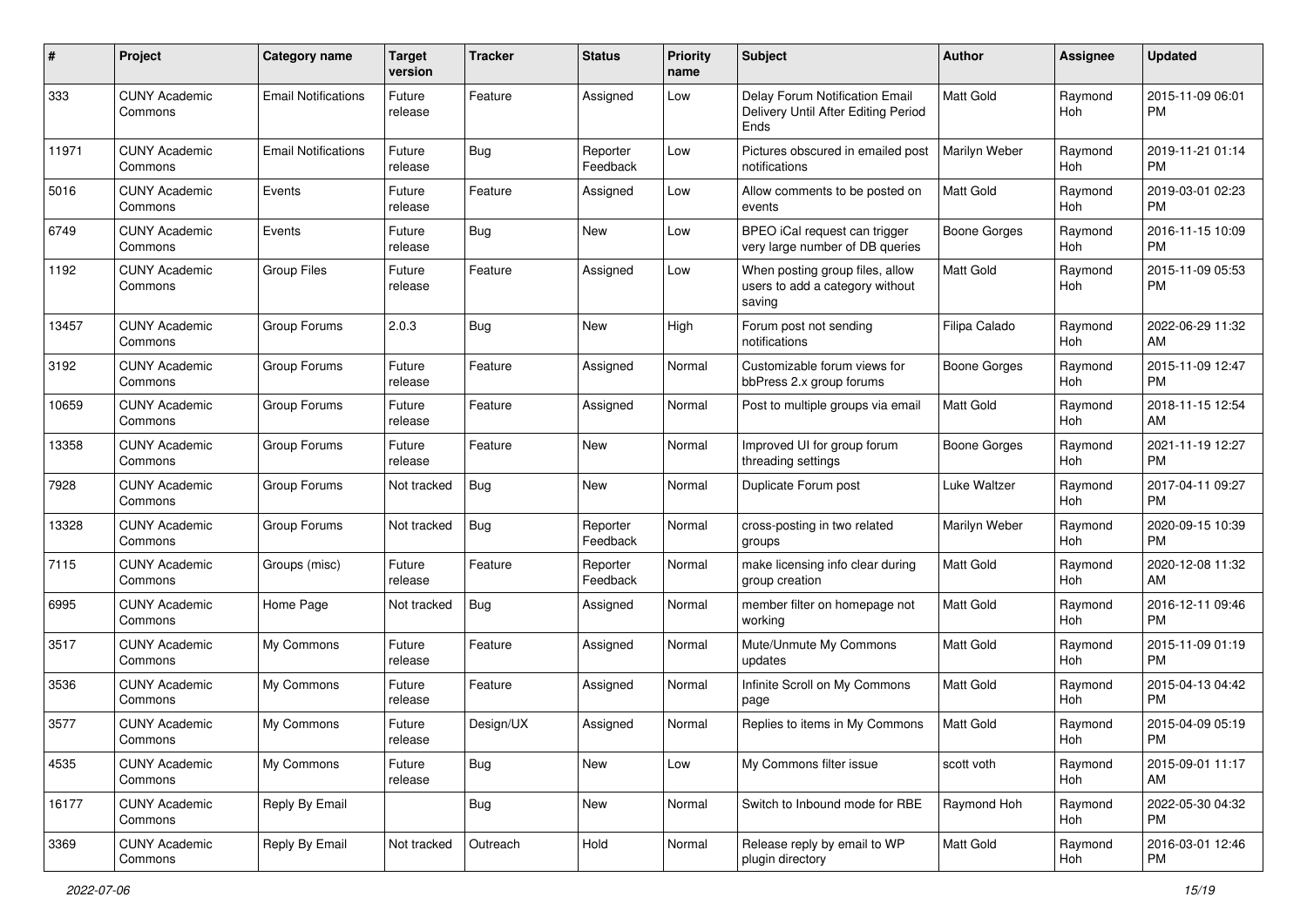| #     | Project                         | <b>Category name</b>     | <b>Target</b><br>version | <b>Tracker</b> | <b>Status</b>        | <b>Priority</b><br>name | <b>Subject</b>                                                     | <b>Author</b>           | <b>Assignee</b> | <b>Updated</b>                |
|-------|---------------------------------|--------------------------|--------------------------|----------------|----------------------|-------------------------|--------------------------------------------------------------------|-------------------------|-----------------|-------------------------------|
| 6671  | <b>CUNY Academic</b><br>Commons | Reply By Email           | Not tracked              | <b>Bug</b>     | Assigned             | Normal                  | "Post too often" RBE error<br>message                              | <b>Matt Gold</b>        | Raymond<br>Hoh  | 2016-11-11 09:55<br>AM        |
| 8976  | <b>CUNY Academic</b><br>Commons | Reply By Email           | Not tracked              | Feature        | Assigned             | Normal                  | Package RBE new topics posting?                                    | <b>Matt Gold</b>        | Raymond<br>Hoh  | 2017-12-04 02:34<br><b>PM</b> |
| 8991  | <b>CUNY Academic</b><br>Commons | Reply By Email           | Not tracked              | <b>Bug</b>     | Hold                 | Normal                  | RBE duplicate email message<br>issue                               | <b>Matt Gold</b>        | Raymond<br>Hoh  | 2018-02-18 08:53<br><b>PM</b> |
| 13430 | <b>CUNY Academic</b><br>Commons | Reply By Email           | Not tracked              | <b>Bug</b>     | <b>New</b>           | Normal                  | Delay in RBE                                                       | Luke Waltzer            | Raymond<br>Hoh  | 2020-10-13 11:16<br>AM        |
| 3662  | <b>CUNY Academic</b><br>Commons | <b>SEO</b>               | Future<br>release        | Feature        | Assigned             | Normal                  | Duplicate Content/SEO/Google<br>issues                             | <b>Matt Gold</b>        | Raymond<br>Hoh  | 2015-04-13 04:37<br><b>PM</b> |
| 9729  | <b>CUNY Academic</b><br>Commons | <b>SEO</b>               | Not tracked              | Support        | <b>New</b>           | Normal                  | 503 Errors showing on<br>newlaborforum.cuny.edu                    | Diane Krauthamer        | Raymond<br>Hoh  | 2018-05-22 04:48<br><b>PM</b> |
| 5282  | <b>CUNY Academic</b><br>Commons | Social Paper             | Future<br>release        | <b>Bug</b>     | New                  | Normal                  | Replying via email directs to paper<br>but not individual comment. | Marilyn Weber           | Raymond<br>Hoh  | 2016-03-02 01:48<br><b>PM</b> |
| 16245 | <b>CUNY Academic</b><br>Commons | WordPress (misc)         |                          | <b>Bug</b>     | Reporter<br>Feedback | Normal                  | Save Button missing on<br>WordPress Profile page                   | scott voth              | Raymond<br>Hoh  | 2022-06-16 03:09<br><b>PM</b> |
| 4388  | <b>CUNY Academic</b><br>Commons | WordPress (misc)         | Future<br>release        | <b>Bug</b>     | Assigned             | Normal                  | Repeated request for<br>authentication.                            | Alice.Lynn<br>McMichael | Raymond<br>Hoh  | 2015-08-11 07:35<br><b>PM</b> |
| 9346  | <b>CUNY Academic</b><br>Commons | WordPress (misc)         | Not tracked              | Bug            | New                  | Normal                  | Clone cetls.bmcc.cuny.edu for<br>development                       | Owen Roberts            | Raymond<br>Hoh  | 2018-03-06 05:35<br><b>PM</b> |
| 11624 | <b>CUNY Academic</b><br>Commons | WordPress (misc)         | Not tracked              | Support        | New                  | Normal                  | Change pages into posts or swap<br>database for a Commons site?    | Stephen Klein           | Raymond<br>Hoh  | 2019-07-09 11:04<br>AM        |
| 14983 | <b>CUNY Academic</b><br>Commons | WordPress (misc)         | Not tracked              | Support        | Reporter<br>Feedback | Normal                  | "Read More" tag not working                                        | Rebecca Krisel          | Raymond<br>Hoh  | 2021-11-23 01:17<br><b>PM</b> |
| 11649 | <b>CUNY Academic</b><br>Commons | <b>WordPress Plugins</b> | 2.0.3                    | <b>Bug</b>     | In Progress          | Normal                  | CC license displayed on every<br>page                              | Gina Cherry             | Raymond<br>Hoh  | 2022-06-29 11:32<br>AM        |
| 16319 | <b>CUNY Academic</b><br>Commons | <b>WordPress Plugins</b> | 2.0.3                    | Bug            | New                  | Normal                  | <b>Request for Events Calendar Pro</b><br>5.14.2 update            | Raymond Hoh             | Raymond<br>Hoh  | 2022-07-01 04:16<br><b>PM</b> |
| 15516 | <b>CUNY Academic</b><br>Commons | <b>WordPress Plugins</b> |                          | <b>Bug</b>     | Reporter<br>Feedback | Normal                  | Can't publish or save draft of post<br>on wordpress.com            | Raffi<br>Khatchadourian | Raymond<br>Hoh  | 2022-03-02 05:52<br><b>PM</b> |
| 13946 | <b>CUNY Academic</b><br>Commons | <b>WordPress Plugins</b> | 2.1.0                    | Support        | Assigned             | Normal                  | Custom Embed handler For<br>OneDrive files                         | scott voth              | Raymond<br>Hoh  | 2022-05-26 10:46<br>AM        |
| 3939  | <b>CUNY Academic</b><br>Commons | <b>WordPress Plugins</b> | Future<br>release        | Bug            | Hold                 | Normal                  | Activity stream support for<br>Co-Authors Plus plugin              | Raymond Hoh             | Raymond<br>Hoh  | 2015-11-09 06:13<br><b>PM</b> |
| 12741 | <b>CUNY Academic</b><br>Commons | <b>WordPress Plugins</b> | Not tracked              | Support        | Reporter<br>Feedback | Normal                  | <b>Tableau Public Viz Block</b>                                    | Marilyn Weber           | Raymond<br>Hoh  | 2020-05-12 11:00<br>AM        |
| 3492  | <b>CUNY Academic</b><br>Commons | <b>WordPress Themes</b>  | Future<br>release        | Support        | Assigned             | Normal                  | Add CBOX theme to the<br>Commons                                   | scott voth              | Raymond<br>Hoh  | 2014-10-08 05:55<br><b>PM</b> |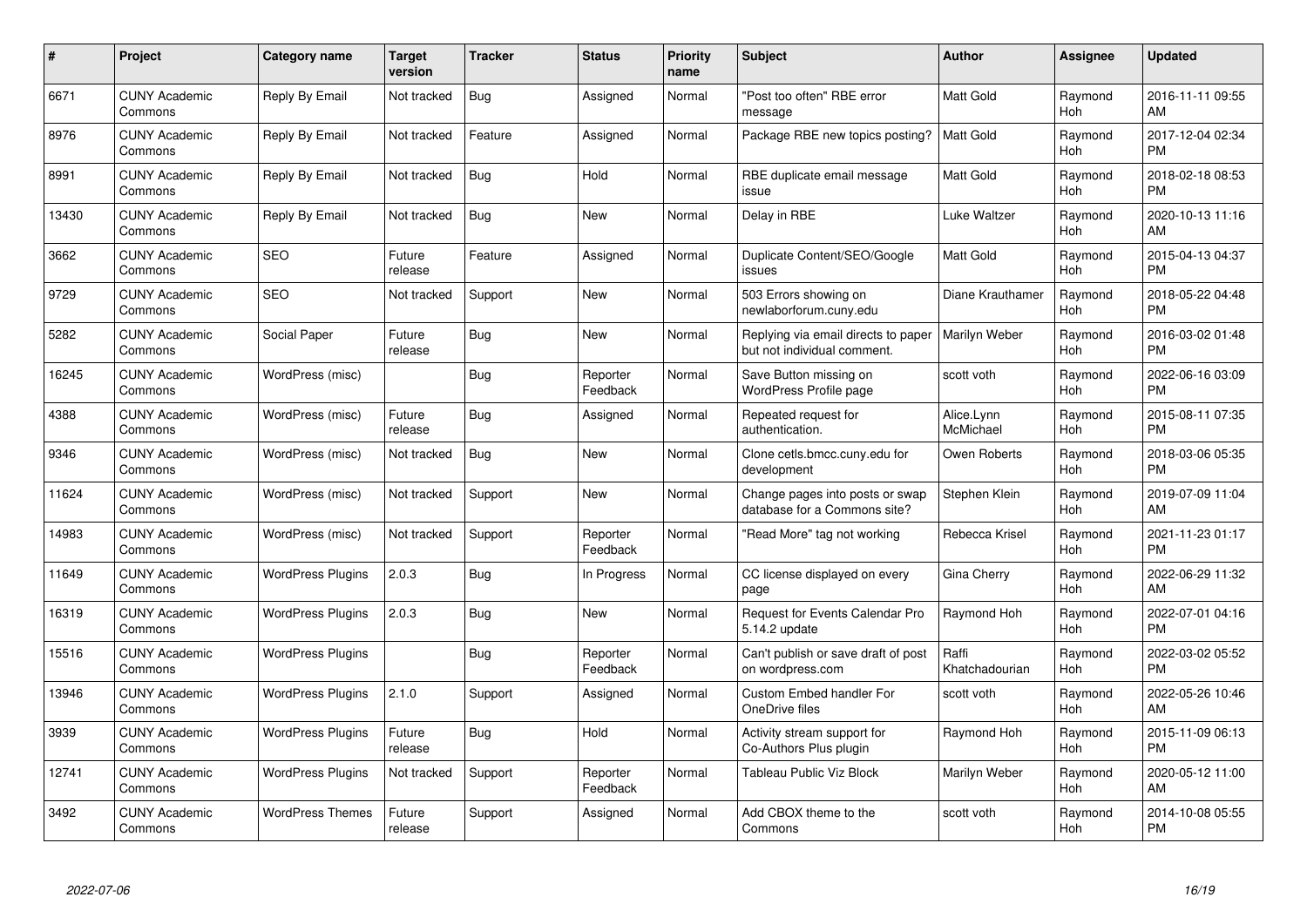| $\#$ | Project                         | <b>Category name</b>     | <b>Target</b><br>version | <b>Tracker</b> | <b>Status</b>        | <b>Priority</b><br>name | <b>Subject</b>                                                       | <b>Author</b>     | <b>Assignee</b>     | <b>Updated</b>                |
|------|---------------------------------|--------------------------|--------------------------|----------------|----------------------|-------------------------|----------------------------------------------------------------------|-------------------|---------------------|-------------------------------|
| 497  | <b>CUNY Academic</b><br>Commons | <b>WordPress Plugins</b> | Future<br>release        | Feature        | Assigned             | Normal                  | Drag and Drop Ordering on<br><b>Gallery Post Plugin</b>              | <b>Matt Gold</b>  | Ron Rennick         | 2015-11-09 06:18<br><b>PM</b> |
| 4235 | <b>CUNY Academic</b><br>Commons |                          | Not tracked              | Design/UX      | Assigned             | Normal                  | Explore user experience around<br>comments on forum topics vs docs   | <b>Matt Gold</b>  | Samantha<br>Raddatz | 2015-07-21 10:23<br>AM        |
| 5298 | <b>CUNY Academic</b><br>Commons |                          | Not tracked              | Publicity      | New                  | Normal                  | Survey Pop-Up Text                                                   | Samantha Raddatz  | Samantha<br>Raddatz | 2016-03-22 12:27<br><b>PM</b> |
| 310  | <b>CUNY Academic</b><br>Commons | BuddyPress (misc)        | Future<br>release        | Feature        | Assigned             | Low                     | <b>Friend Request Email</b>                                          | Matt Gold         | Samantha<br>Raddatz | 2015-11-09 05:08<br><b>PM</b> |
| 4226 | <b>CUNY Academic</b><br>Commons | <b>BuddyPress Docs</b>   | Future<br>release        | Design/UX      | New                  | Normal                  | Add option to connect a Doc with a $\vert$ Samantha Raddatz<br>Group |                   | Samantha<br>Raddatz | 2015-09-09 04:08<br><b>PM</b> |
| 4027 | <b>CUNY Academic</b><br>Commons | Commons In A Box         | Not tracked              | Design/UX      | Assigned             | Normal                  | Usability review of CBOX update<br>procedures                        | <b>Matt Gold</b>  | Samantha<br>Raddatz | 2015-05-11 06:36<br><b>PM</b> |
| 653  | <b>CUNY Academic</b><br>Commons | <b>Group Blogs</b>       | Future<br>release        | Feature        | Assigned             | Normal                  | Redesign Integration of Groups<br>and Blogs                          | <b>Matt Gold</b>  | Samantha<br>Raddatz | 2015-11-09 05:40<br><b>PM</b> |
| 5317 | <b>CUNY Academic</b><br>Commons | Group Blogs              | Not tracked              | Bug            | Reporter<br>Feedback | Normal                  | Notifications of New Post Didn't<br>Come                             | Luke Waltzer      | Samantha<br>Raddatz | 2016-03-21 10:41<br><b>PM</b> |
| 4221 | <b>CUNY Academic</b><br>Commons | Group Forums             | Future<br>release        | Design/UX      | Assigned             | Normal                  | Add 'Number of Posts' display<br>option to Forum page                | Samantha Raddatz  | Samantha<br>Raddatz | 2015-06-26 02:21<br><b>PM</b> |
| 1456 | <b>CUNY Academic</b><br>Commons | Group Invitations        | Future<br>release        | Feature        | Reporter<br>Feedback | Low                     | Invite to Group Button from Profile<br>Field                         | <b>Matt Gold</b>  | Samantha<br>Raddatz | 2015-11-09 05:59<br>PM        |
| 481  | <b>CUNY Academic</b><br>Commons | Groups (misc)            | Future<br>release        | Feature        | Assigned             | Normal                  | ability to archive inactive groups<br>and blogs                      | Michael Mandiberg | Samantha<br>Raddatz | 2015-11-09 05:56<br><b>PM</b> |
| 3458 | <b>CUNY Academic</b><br>Commons | Groups (misc)            | Future<br>release        | Feature        | Assigned             | Normal                  | Filter Members of Group by<br>Campus                                 | Michael Smith     | Samantha<br>Raddatz | 2014-09-26 08:32<br><b>PM</b> |
| 4253 | <b>CUNY Academic</b><br>Commons | <b>Public Portfolio</b>  | Future<br>release        | Design/UX      | New                  | Normal                  | Encourage users to add portfolio<br>content                          | Samantha Raddatz  | Samantha<br>Raddatz | 2015-07-07 11:32<br>AM        |
| 4404 | <b>CUNY Academic</b><br>Commons | <b>Public Portfolio</b>  | Future<br>release        | Design/UX      | Assigned             | Normal                  | Change color of permissions info<br>on portfolio editing interface   | <b>Matt Gold</b>  | Samantha<br>Raddatz | 2015-08-11 05:28<br><b>PM</b> |
| 4622 | <b>CUNY Academic</b><br>Commons | <b>Public Portfolio</b>  | Future<br>release        | Design/UX      | New                  | Normal                  | <b>Profile Visibility Settings</b>                                   | Samantha Raddatz  | Samantha<br>Raddatz | 2015-09-21 12:18<br><b>PM</b> |
| 308  | <b>CUNY Academic</b><br>Commons | Registration             | Future<br>release        | Feature        | <b>New</b>           | Normal                  | Group recommendations for<br>signup process                          | Boone Gorges      | Samantha<br>Raddatz | 2015-11-09 05:07<br><b>PM</b> |
| 5225 | <b>CUNY Academic</b><br>Commons | Registration             | Future<br>release        | Feature        | Assigned             | Normal                  | On-boarding Issues                                                   | Luke Waltzer      | Samantha<br>Raddatz | 2016-02-12 02:58<br><b>PM</b> |
| 5050 | <b>CUNY Academic</b><br>Commons | Social Paper             | Future<br>release        | Feature        | New                  | Low                     | Making comments visible in SP<br>editing mode (SP suggestion #1)     | Marilyn Weber     | Samantha<br>Raddatz | 2019-09-17 11:10<br><b>PM</b> |
| 5053 | <b>CUNY Academic</b><br>Commons | Social Paper             | Future<br>release        | Feature        | <b>New</b>           | Low                     | Scrollable menu to add readers<br>(SP suggestion #4)                 | Marilyn Weber     | Samantha<br>Raddatz | 2016-04-21 05:21<br><b>PM</b> |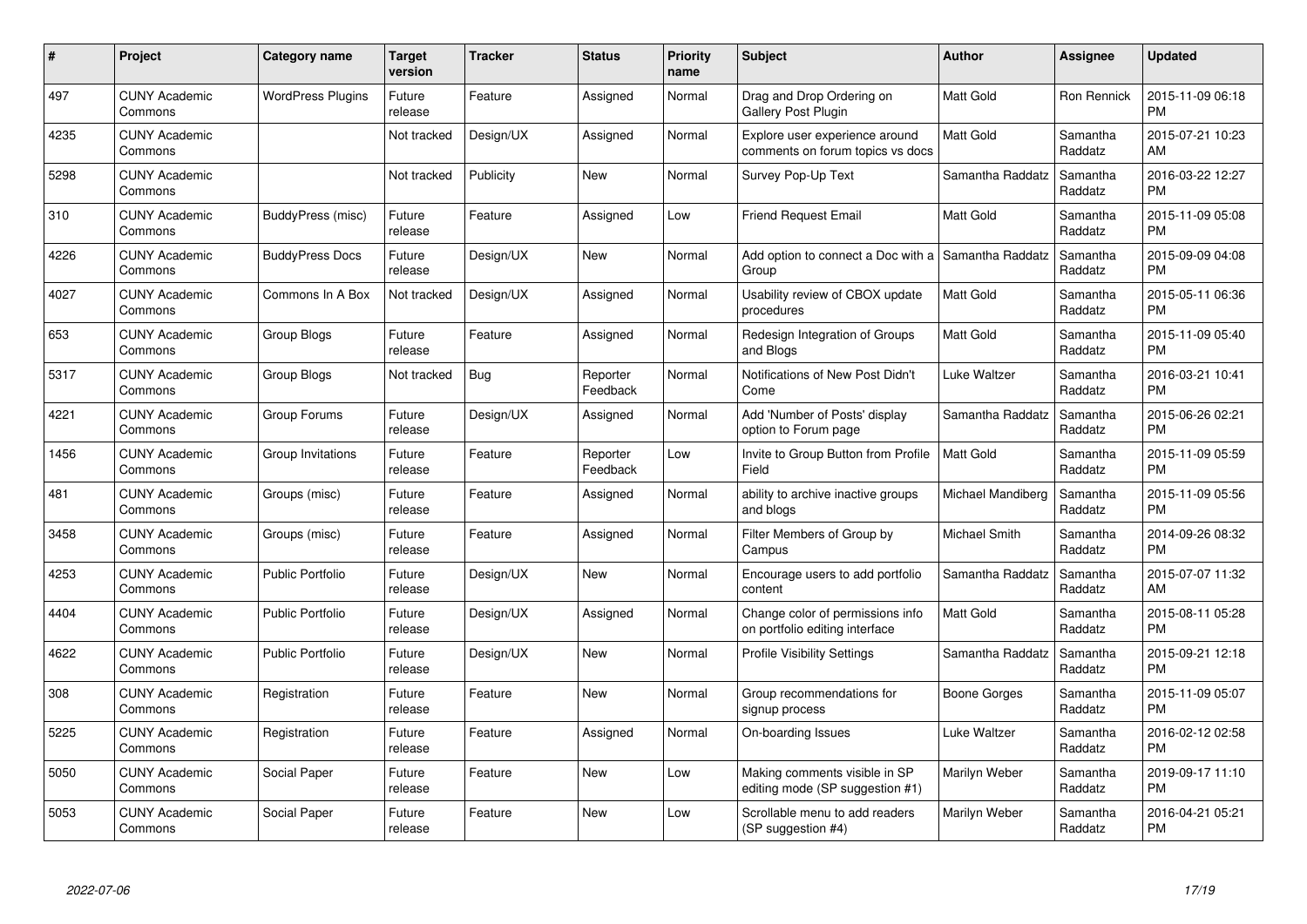| #     | <b>Project</b>                  | Category name               | <b>Target</b><br>version | <b>Tracker</b> | <b>Status</b>        | <b>Priority</b><br>name | <b>Subject</b>                                                                                                                                        | Author                  | <b>Assignee</b>     | <b>Updated</b>                |
|-------|---------------------------------|-----------------------------|--------------------------|----------------|----------------------|-------------------------|-------------------------------------------------------------------------------------------------------------------------------------------------------|-------------------------|---------------------|-------------------------------|
| 5058  | <b>CUNY Academic</b><br>Commons | Social Paper                | Future<br>release        | Feature        | <b>New</b>           | Low                     | Can there be a clearer signal that<br>even when comments have<br>already been made you add<br>comments by clicking on the side?<br>(SP suggestion #5) | Marilyn Weber           | Samantha<br>Raddatz | 2016-02-11 10:24<br><b>PM</b> |
| 5183  | <b>CUNY Academic</b><br>Commons | Social Paper                | Future<br>release        | Design/UX      | <b>New</b>           | Normal                  | Creating a new paper when<br>viewing an existing paper                                                                                                | Raffi<br>Khatchadourian | Samantha<br>Raddatz | 2016-02-02 12:09<br><b>PM</b> |
| 5397  | <b>CUNY Academic</b><br>Commons | Social Paper                | Future<br>release        | Feature        | <b>New</b>           | Normal                  | frustrating to have to<br>enable/disable in SP                                                                                                        | Marilyn Weber           | Samantha<br>Raddatz | 2016-04-20 03:39<br><b>PM</b> |
| 3473  | <b>CUNY Academic</b><br>Commons | User Experience             | Future<br>release        | Feature        | Assigned             | Normal                  | Commons profile: Add help info<br>about "Positions" replacing "title"                                                                                 | Keith Miyake            | Samantha<br>Raddatz | 2015-11-09 02:28<br><b>PM</b> |
| 4661  | <b>CUNY Academic</b><br>Commons | User Experience             | Future<br>release        | Bug            | Assigned             | Normal                  | <b>Simplify Events text</b>                                                                                                                           | <b>Matt Gold</b>        | Samantha<br>Raddatz | 2015-10-02 09:06<br><b>PM</b> |
| 1105  | <b>CUNY Academic</b><br>Commons | WordPress (misc)            | Future<br>release        | Feature        | Assigned             | Normal                  | Rephrase Blog Privacy Options                                                                                                                         | Matt Gold               | Samantha<br>Raddatz | 2015-11-09 06:19<br><b>PM</b> |
| 4986  | <b>CUNY Academic</b><br>Commons | ZenDesk                     | Not tracked              | Support        | Assigned             | Normal                  | Prepare documentation for<br>Zendesk re web widget                                                                                                    | Matt Gold               | Samantha<br>Raddatz | 2016-02-25 03:09<br><b>PM</b> |
| 10439 | <b>CUNY Academic</b><br>Commons | Design                      | 2.1.0                    | Design/UX      | New                  | Normal                  | Create Style Guide for Commons                                                                                                                        | Sonja Leix              | Sara Cannon         | 2022-06-28 01:43<br><b>PM</b> |
| 10580 | <b>CUNY Academic</b><br>Commons | Information<br>Architecture | Future<br>release        | Design/UX      | <b>New</b>           | Normal                  | Primary nav item review                                                                                                                               | Boone Gorges            | Sara Cannon         | 2022-06-28 01:29<br><b>PM</b> |
| 2612  | <b>CUNY Academic</b><br>Commons |                             | Not tracked              | Publicity      | Assigned             | Normal                  | Pinterest site for the Commons                                                                                                                        | local admin             | Sarah<br>Morgano    | 2016-03-04 11:19<br>AM        |
| 3510  | <b>CUNY Academic</b><br>Commons | Publicity                   | 1.7                      | Publicity      | Assigned             | Normal                  | Post on the News Blog re: 'My<br>Commons'                                                                                                             | Micki Kaufman           | Sarah<br>Morgano    | 2014-10-15 11:18<br>AM        |
| 3511  | <b>CUNY Academic</b><br>Commons | Publicity                   | 1.7                      | Publicity      | Assigned             | Normal                  | Social media for 1.7                                                                                                                                  | Micki Kaufman           | Sarah<br>Morgano    | 2014-10-14 03:32<br><b>PM</b> |
| 5826  | <b>CUNY Academic</b><br>Commons | <b>WordPress Plugins</b>    | Future<br>release        | Support        | Reporter<br>Feedback | Normal                  | <b>Remove Subscription Options</b><br>plugin from directory                                                                                           | Sarah Morgano           | Sarah<br>Morgano    | 2016-10-21 04:14<br><b>PM</b> |
| 9908  | <b>CUNY Academic</b><br>Commons |                             | Not tracked              | Feature        | <b>New</b>           | Normal                  | Is it possible to send email<br>updates to users (or an email<br>address not on the list) for only a<br>single page AFTER being<br>prompted?          | <b>Michael Shields</b>  | scott voth          | 2018-06-11 01:34<br><b>PM</b> |
| 14394 | <b>CUNY Academic</b><br>Commons |                             | Not tracked              | Feature        | New                  | Normal                  | Commons News Site - redesign                                                                                                                          | scott voth              | scott voth          | 2021-09-14 10:46<br>AM        |
| 3524  | <b>CUNY Academic</b><br>Commons | Documentation               | Not tracked              | Documentation  | Assigned             | Normal                  | Post describing all you can do<br>when starting up a new blog/group                                                                                   | Matt Gold               | scott voth          | 2014-10-04 12:56<br><b>PM</b> |
| 11883 | <b>CUNY Academic</b><br>Commons | Help/Codex                  | Not tracked              | Support        | <b>New</b>           | Normal                  | Need Embedding Help Page<br>Update (Tableau)                                                                                                          | Anthony Wheeler         | scott voth          | 2019-09-24 08:49<br>AM        |